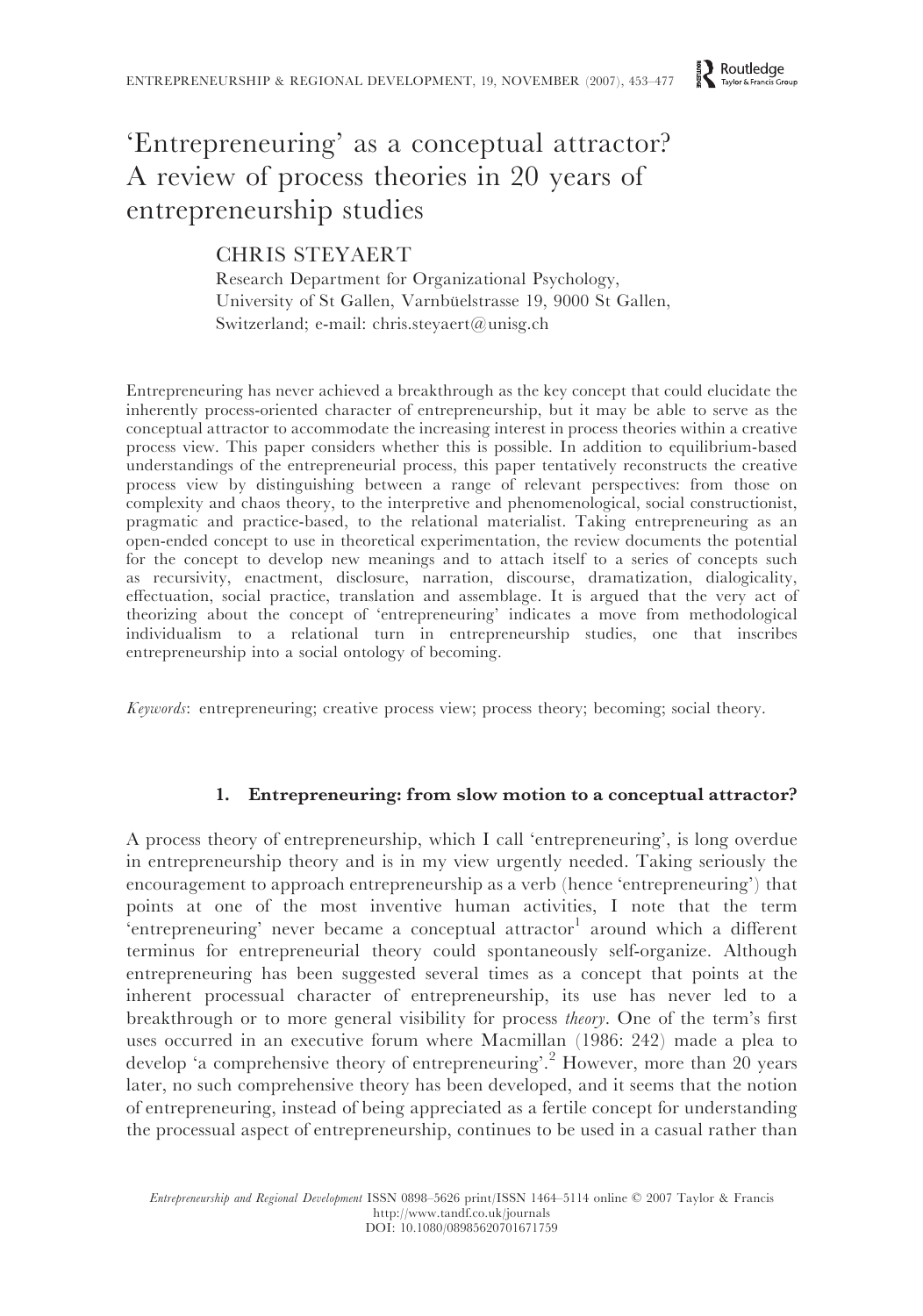a rigorous way. For instance, while the term 'entrepreneuring' has figured in paper titles (Anderson 1998, Vinten and Alcock 2004), it played no central conceptual role.

Furthermore, the term is mostly deployed to denote a quality of a person rather than a process. For instance, Apospori et al. (2004) speak of 'entrepreneuring minds', while Scharmer and Käufer  $(2001)$  mention 'the entrepreneuring human being' and Chell (2000) conceives of 'entrepreneuring as a skill' of the entrepreneur. The concept seems to be used in elusive and atheoretical ways, especially because its users fail to acknowledge that 'to talk of entrepreneurship as ''entrepreneuring'' has major implications for how we think of entrepreneurial knowledge, theory, and methods' (Steyaert 1997: 19). The still scarce work on entrepreneuring reveals a scientific discourse that has rarely added much to our processual understanding of entrepreneurship. Making this observation even more surprising, reviews on theorizing entrepreneurship, especially those focusing on and stressing the idea of 'emergence', continue to emphasize that the process of entrepreneurship should receive more scholarly attention (Fuller *et al.* 2006). This leads to another question: have process theories been arising and developing in slow motion since Macmillan's initial reference and, more generally, since the inception of entrepreneurship studies?

Still, it does not follow from the points above that the field of entrepreneurship studies lacks a stream of process theories. Instead, processual theories of entrepreneurship have appeared without explicit reference to the concept of 'entrepreneuring', raising another question: can the notion of 'entrepreneuring' itself function as its common denominator and be usefully linked to the increasing breadth and complexity of attempts to theorize process? To answer that question, I will first construct a tentative overview of the spectrum of process-oriented theories, where it will become clear that the initial slow motion has been sped up and that the focus on process is shifting: from being one of the most over-used and under-explained notions in entrepreneurship theory, process is now coming to show great potential for future theorizing. My review will draw distinctions between a number of perspectives, each of which provides a very different conceptualization of process. These perspectives include those on development, evolution, complexity and chaos theory, as well as the interpretive/phenomenological and social constructionist (and its narrative, dramaturgical and discursive offspring). Afterwards, I discuss the pragmatic and practice-based perspectives and the actor-network theory and radical processual perspectives. Table 1 provides an overview of these many perspectives.

Second, I believe that this review will debunk the idea that only 'one comprehensive' processual theory is possible. I will argue that after a slow start, today several promising candidates can give form to a more substantial conceptualization of entrepreneuring. My argument implies, then, that we must consider several simultaneous and overlapping routes of theorizing process. To be sure, the term process theory is elusive (Van de Ven and Poole 1995) and therefore potentially misleading. Thus I will suggest reserving the term entrepreneuring only for those process theories formulated within the so-called creative process view (Sarasvathy et al. 2003), leaving out the discovery perspective (Shane and Venkataraman 2000) and the evolutionary perspective (Aldrich 1999) which both speak of processes in an entitative<sup>3</sup> and equilibrium-based way. These new routes for theorizing entrepreneurship as entrepreneuring might help in major ways to address the ever-pressing intensification of conceptual and theoretical work that the field of entrepreneurship studies still needs after more than 20 years.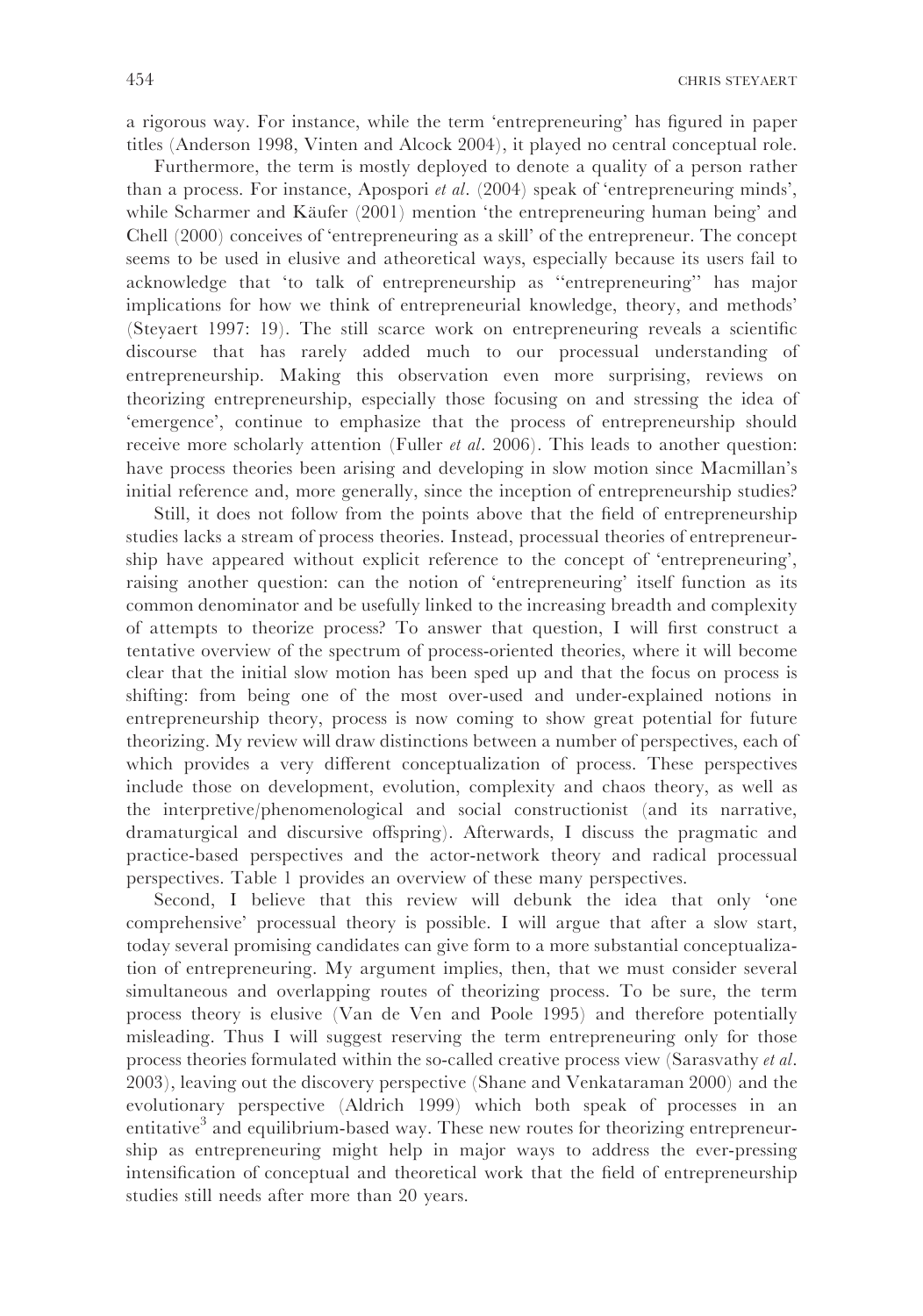| Approach     | Developmental Evolutionary                                                 |              | Complexity theory<br>and chaos<br>$the\,$ | Interpretive           | Pnenomenological Narrative   |                          | $\label{eq:unaligned} Dramaturgical$ | Discursive       | Social constructionist                                               | Pragmatrix                                   | Practice-based     | AVTappach                | Radical processual |
|--------------|----------------------------------------------------------------------------|--------------|-------------------------------------------|------------------------|------------------------------|--------------------------|--------------------------------------|------------------|----------------------------------------------------------------------|----------------------------------------------|--------------------|--------------------------|--------------------|
|              | Core concept Stages, lifecycles Variation, nat- Order creation, Enactment, |              |                                           |                        | Lived experi-                | Storied life             | Performance,                         | Discursive con-  | Cultural practices, tex-Effectuation or Transindividual Translation; |                                              |                    |                          | Duration, crea-    |
|              |                                                                            | ural selec-  | recursivity,                              | sense-                 | ence,                        |                          | self-presen-                         | struction,       | ture, structuration                                                  | generation                                   | social prac-       | mobilization             | tive involu-       |
|              |                                                                            | tion and     | self-                                     | making                 | disclosure                   |                          | tation,                              | interpretive     |                                                                      | of conditions                                | tices, practi-     | and stabili-             | tion; affect       |
|              |                                                                            | retention    | organization                              |                        |                              |                          | dialogicality                        | repertoires,     |                                                                      | and                                          | cal coping         | zation,                  |                    |
|              |                                                                            |              |                                           |                        |                              |                          |                                      | entrepreneur     |                                                                      | alternatives                                 | and                | trajectory               |                    |
|              |                                                                            |              |                                           |                        |                              |                          |                                      | mentality        |                                                                      |                                              | dwelling           |                          |                    |
| Main         | Comte                                                                      | Darwin       | Prigogine,                                | Weick.                 | Husserl,                     | Bruner, Ricoeur Goffman, |                                      | Foucault, Potter | Mead, Berger &                                                       | Dewey, Joas                                  | Schatzki,          | Callon, Latour, Bergson, |                    |
| inspiration  |                                                                            |              | Gleick,                                   | Gadamer                | Heidegger,                   |                          | Bakhtin                              | & Wetherell      | Luckmann, Gergen                                                     |                                              | Bourdieu,          | Greimas                  | Whitehead,         |
|              |                                                                            |              | Lewin                                     |                        | Schutz                       |                          |                                      |                  |                                                                      |                                              | Wittgen-           |                          | Deleuze            |
|              |                                                                            |              |                                           |                        |                              |                          |                                      |                  |                                                                      |                                              | stain              |                          |                    |
| Illustrative | Greiner 1998                                                               | Aldrich $\&$ | McKelvey                                  | Lavoie (1991),         | Spinosa et al.               | Steyaert (1997), Downing |                                      | Ogbor (2000),    | Fletcher (2006),                                                     | Sarasvathy                                   | De la Ville        | Gherardi &               | Örge (2007),       |
| research     | $[1972]$ ,                                                                 | Martinez     | $(2004),$                                 | Gartner                | (1997),                      | O'Connor                 | $(2005)$ ,                           | Bruni,           | Lindgren &                                                           | (2001)                                       | (2003)             | Nicolini                 | Sørensen           |
|              | Galbraith                                                                  | $(2001),\,$  | Fuller $\&$                               | $\left( 1993\right) ,$ | Cope                         | (2004)                   | Steyaert                             | Gherardi &       | Packendorff (2006)                                                   |                                              |                    | (2005),                  | (2006)             |
|              | (1982)                                                                     | Gersick      | Warren                                    | Bjerke                 | $(2005),\,$                  |                          | (2004a)                              | Poggio (2004)    |                                                                      |                                              |                    | Stathopolou              |                    |
|              |                                                                            | (1994)       | $(2006),\,$                               | $(2007)$               | Berglund                     |                          |                                      |                  |                                                                      |                                              |                    | $et~al.~(2004)$          |                    |
|              |                                                                            |              | Lichtenstein                              |                        | (2007)                       |                          |                                      |                  |                                                                      |                                              |                    |                          |                    |
|              |                                                                            |              | $(2000)$                                  |                        |                              |                          |                                      |                  |                                                                      |                                              |                    |                          |                    |
| Key          | Linearity,                                                                 | (punctuated) | Connectionism, Cultural                   |                        | History making, Story lines, |                          | Embodiment,                          |                  | Power knowledge Relationality, non-                                  | Non-teleological Immanent logic Assemblages, |                    |                          | Flux (eras of      |
| assumptions  | growth,                                                                    | Equilibrium  | $\operatorname{non-linear}$               | embedded-              | intentional-                 | emplotment,              | addressivity                         | nexus            | dualisttc,                                                           |                                              | of practice,       | materialist              | time),             |
|              | progression                                                                | theory,      | interactions,                             | ness, theore-          | ity, sensitiv-               | narrative                |                                      |                  | converationalism                                                     |                                              | $_{\rm practical}$ | relatio-                 | rhizomatic         |
|              |                                                                            | competition  | random                                    | holism<br>tical        | ity,                         | structuring              |                                      |                  |                                                                      |                                              | holism, soci-      | nalism                   | logic,             |
|              |                                                                            |              | process                                   |                        | articulation                 |                          |                                      |                  |                                                                      |                                              | ality of           |                          | becoming           |
|              |                                                                            |              |                                           |                        |                              |                          |                                      |                  |                                                                      |                                              | inertia            |                          |                    |
|              |                                                                            |              |                                           |                        |                              |                          |                                      |                  |                                                                      |                                              |                    |                          |                    |

Table 1. Process approaches to entrepreneurship. Table 1. Process approaches to entrepreneurship.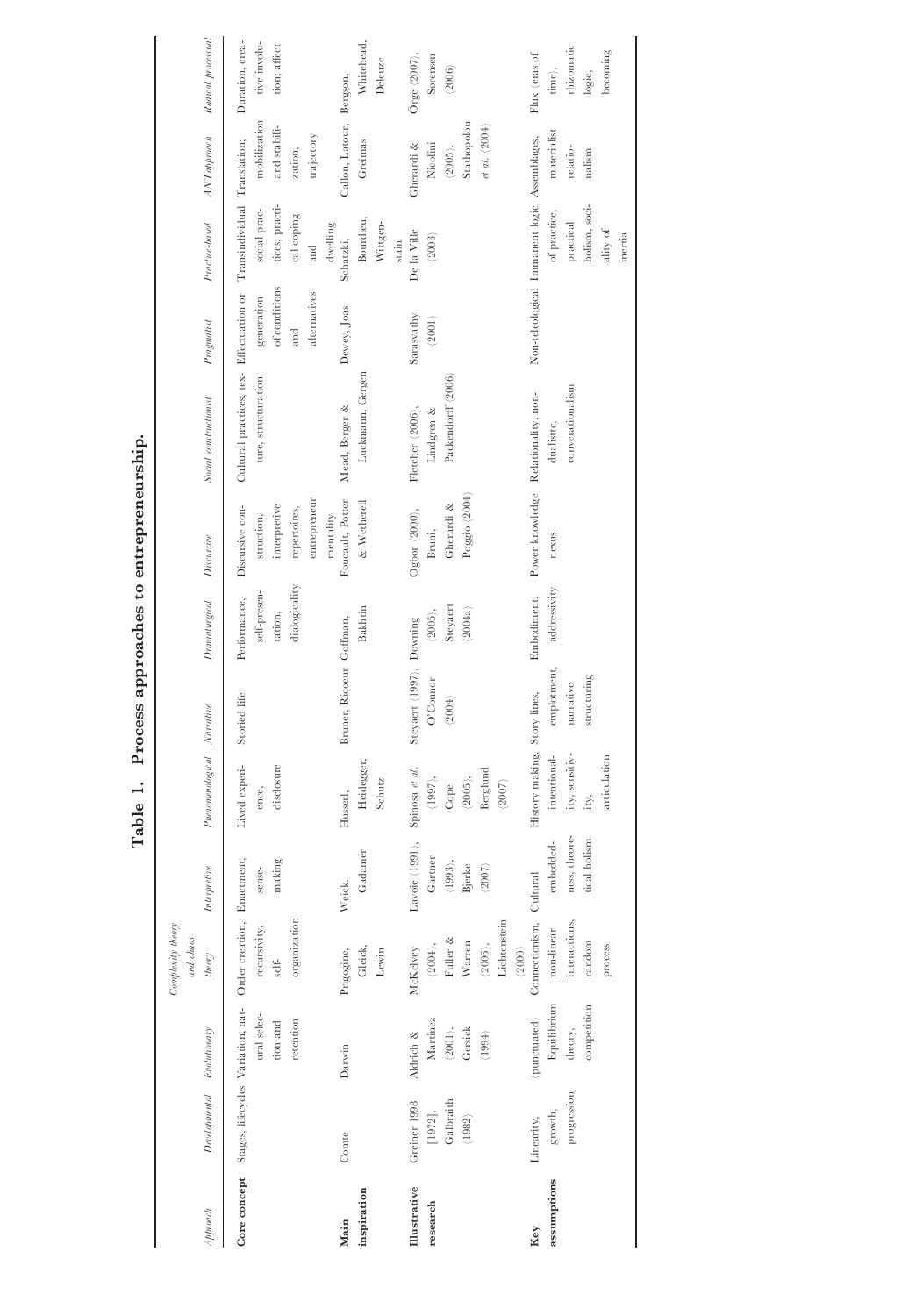456 CHRIS STEYAERT

Above all, I believe that this kind of theoretical exposure might open up the narrow and rarely questioned heritage of entrepreneurship studies in its connection to classical economics and mainstream psychology and might make the field of entrepreneurship more sensitive to the potential of social theoretical and eventually philosophical thinking. The ultimate idea is to uproot entrepreneurship studies and to envision it as a field of creative efforts that unfold along a rhizomatic logic (Steyaert  $2005$ .<sup>4</sup> Taking such a rhizomatic perspective, I would reclaim the notion of 'entrepreneuring' not to establish a fine-grained and well-defined construct – hence the broad range of approaches that I will connect it to  $-$  but to suggest a generative and travelling concept (Steyaert and Janssens 1999). This concept can increase the connections with new theoretical perspectives that so far have been kept outside the strongly policed disciplinary boundaries of entrepreneurship studies. In my view, the practice-based and relational-materialist approaches, which have been the least used in entrepreneurship studies, hold the greatest potential for those who conceive of entrepreneuring within a creative process view beyond its current, mostly interpretive, social constructionist and pragmatist use. More accurately, the practiced-based and relational-materialist perspectives bring the field of entrepreneurship studies away from methodological individualism and closer to a social ontology of relatedness.

The structure of the paper is as follows. In the next section, I discuss the early equilibrium-based understandings of the entrepreneurial process in the form of developmental and evolutionary models. In section 3 I introduce the perspectives of complexity and chaos theory, which question the assumption of equilibrium. Section 4 focuses on interpretive and phenomenological understandings of process, while section 5 centres on the social constructionist approach and its narrative, dramaturgical and discursive offspring. At that point in the paper, we will cross an invisible line as the next perspectives are either new or so far rarely used in entrepreneurship studies. In section 6, the pragmatist and practice-based perspectives are introduced, while in section 7 actor-network theory and radical materialist understandings of process are briefly sketched. In the concluding section, I suggest to turn to a social ontology of relatedness in order to guide the further unfolding of process perspectives within a creative process view as entrepreneurship studies explores the conceptual potential of entrepreneuring in the years to come.

#### 2. Early equilibrium-based understandings of the entrepreneurial process

Early attempts to theorize the entrepreneurial process have been enacted in metaphors of 'development' and 'growth'. Process is phrased in the language of so-called growing pains to describe how young organizations mature and grow in stage models, lifecycle models and models of organizational development. A classical example is Greiner's (1998 [1972]) model, which describes a normative-linear process<sup>5</sup> as consisting of different cycles of growth that young companies must tackle during various crises and moments of evolution and revolution and of convergence and divergence. This model has inspired many variations, based on empirical, conceptual or contextual arguments. Although the range of such models is quite broad, they are similar in relying on linear-normative assumptions. That is, they all hold that the 'development' of a new venture follows a relatively linear, progressive and sequential process with identifiable stages, and they all suggest that these ideal-type models progress in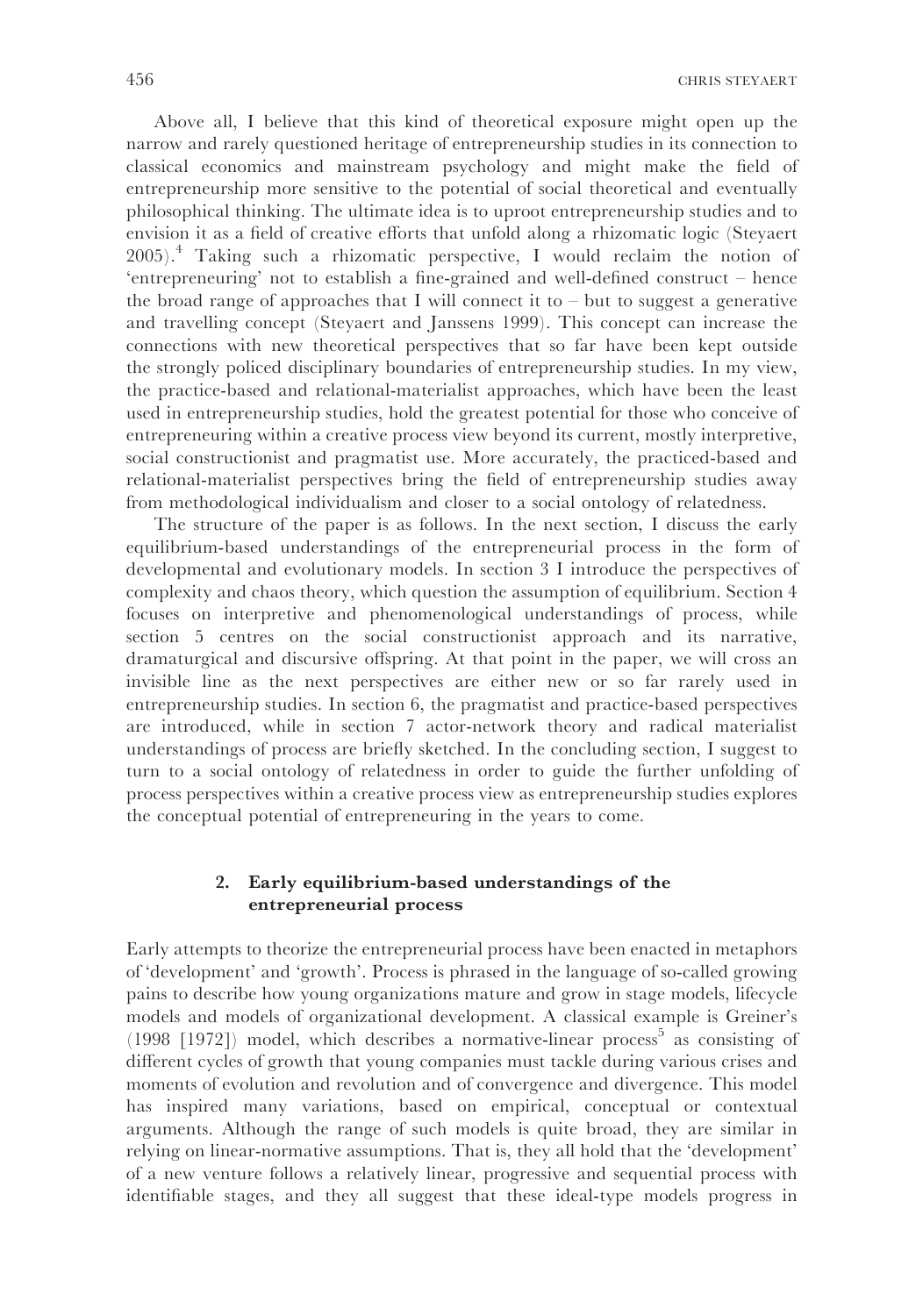a deterministic way, as if following an immanent programme or regulation. In short, this form of developmental theorizing has been critiqued by theorists who point out its core assumptions of linearity, causality, predictability and equilibrium and found them to be far too abstract and general to adequately explain what happens 'as it happens' in the shift between periods (Frank and Lueger 1997, Downing 2005).

Second, evolutionary approaches have an explicit interest in process (Aldrich and Ruef 2006), but do not focus on the developmental stages of a single organization. Instead, they study how organizations are founded and disbanded, by following the movements of populations of organizations and the evolution of communities. They conceive of the process of evolution as 'the operation of four generic processes: variation, selection, retention and diffusion (Aldrich 1999: 21) and aim to explain how certain organizations survive while others disappear from the organizational landscape. Thus, evolutionary theory is interested in how the structural forms of populations of organizational entities are changing across communities, industries or society at large (Van de Ven and Poole 1995). Further, the theory tries to explain the recurrent, cumulative, and probabilistic progression of the continuous cycle of variation, selection and retention that explains how and why many organizations are called but few are chosen (Aldrich and Martinez 2001).

A more recent critique, which questions the idea of evolution as cumulative, occurring without great or sudden modifications, was developed under the name of the punctuated equilibrium model (Romanelli and Tushman 1994). This model has also been examined in studies of the entrepreneurial process (Hansen and Bird 1997), leading to accounts of less predictable blueprints of convergence and upheaval (Tushman et al. 1986). These punctuated equilibrium models reject the linear-normative character of the life-cycle models; instead, they take as their point of departure stochastic models, which frame processes using both time-based and event-based pacing methods, breaking up the ideal-typical patterns of stages and the cumulative idea of evolution (Gersick 1994). Van de Ven and Engleman (2004), following Aldrich's distinction between outcome-driven and event-driven research, associate evolutionary process theories with an event-based scope; they follow ontological assumptions different from those in variance theory and suggest a narrative approach (see below) to unlock a more fundamental perspective for understanding temporal processes. While no pure form of evolutionary theory may exist (Aldrich 1999), it can be criticized for working equally well within an equilibrium model of process (McKelvey 2004).

Furthermore, and more importantly, what these perspectives share is their entitative focus. That is, they presuppose several entities such as people, organizations, populations, technology, etc. and claim that they exist ontologically, prior to and hence independent of the process. In other words, these perspectives patently leave out the possibility of recursivity and the chance to explain how these 'entities' are themselves emerging and must be understood as effects of particular processes. As a consequence of this entitative logic, many studies suggest that entrepreneurship research primarily needs a multi-level approach, but they fail to explain how these levels came to be distinguished in the first place (Davidsson and Wiklund 2001, Aldrich and Martinez 2003). Taking refuge in new theories of complexity and chaos that look at equilibrium and causality from a different scope, McKelvey (2004: 336) argues explicitly 'that evolutionary theory is a poor choice of theoretical approaches to apply to the study of entrepreneurship' and that it provides little insight into emergence.<sup>6</sup>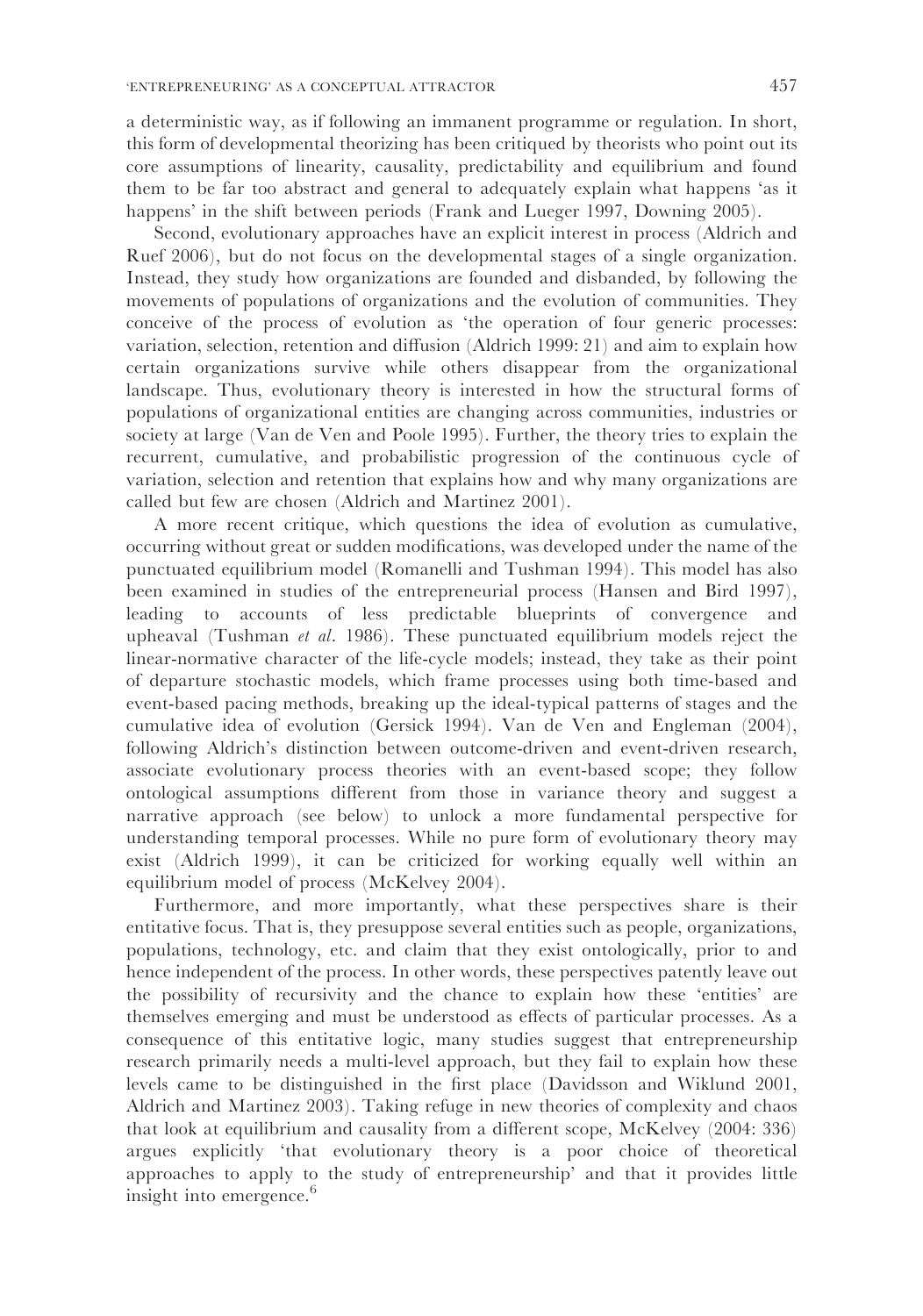#### 3. Order creation in complexity and chaos theory

Except for some early applications (Bygrave 1989), the use of complexity and chaos theory in entrepreneurship studies is quite recent (McKelvey 2004, Fuller and Warren 2006), and is renewing interest in the concept of emergence as a central description of process. Fuller and Moran (2000) make the case that entrepreneurship and small firms can especially make use of notions from complexity science, which makes it possible to conceptualize emergence as a form of autopoiesis or 'as a reflexive or self-organized, creative or generative process, whose form may be empirically observed, or whose presence empirically sensed' (pp. 57–58). Inspired by the interest that complexity science takes in ways of creating order, entrepreneurship is seen as creating emergence through order creation and self-emergence.

These perspectives result in changes in one main assumption: that organizational emergence involves activities that evolve in a non-linear and interdependent way. Thus the focus turns away from isolated actions and activities to the recursive dynamics between external and internal complexity as new relations are created internally and as new inter-organizational relations are initiated externally. McKelvey (2004), a pioneer in the complexity science of entrepreneurship, situates complexity theorizing between the Scylla of thin descriptions of entrepreneurship based on econometric analyses of time-series data and the Charybdis of thick descriptions in narrative analysis (see below). This allows him to suggest a form of heterogeneous agent-based computational modelling that integrates insights from 'thick-description, postmodernist, process-based research' (McKelvey 2004: 316). He draws on insights from several sources: complexity theory from the European school, chaos theory from the American school, and postmodernist descriptions of complex causation. Based on these insights, he suggests that we study and model entrepreneurship as a non-linear outcome resulting from phase transitions which are caused by adaptive tensions and by processes of positive feedback set in motion by seemingly inconsequential instigating events.

The conceptual nature of McKelvey's contribution shows that the field's primary emphasis has been on conceptual explorations and modelling, while empirical studies only enter the literature bit by bit. For instance, Lichtenstein (2000), using a qualitative methodology, studied two rapidly growing entrepreneurial firms as non-linear dynamic systems and documented their transformative shifts along the basic assumptions of constant change, irreducibility, mutual interdependence and non-proportionality. Using data from a large database, Lichtenstein et al.  $(2007)$ provided empirical evidence to claim that complexity dynamics are linked to organizational emergence and to the temporal signature of an event history, where start-up activities are concentrated later rather than earlier over time. Fuller and Warren (2006), studying two entrepreneurial ventures in high-velocity business environments, documented how the emergence and negotiation of entrepreneurial practices represents a social process with multiple relational causes and complex outcomes.

The focus on emergence and order creation in complexity science seems to coincide with the core question of organizational emergence in entrepreneurship studies, one that has occupied a whole generation of entrepreneurship scholars. It thus comes as no surprise that people in the field have great expectations for this exchange. That is, they speak of 'the value of using complexity science to explain and study the new venture creation process' (Lichtenstein *et al.* 2007: 257) and confirm that 'a complexity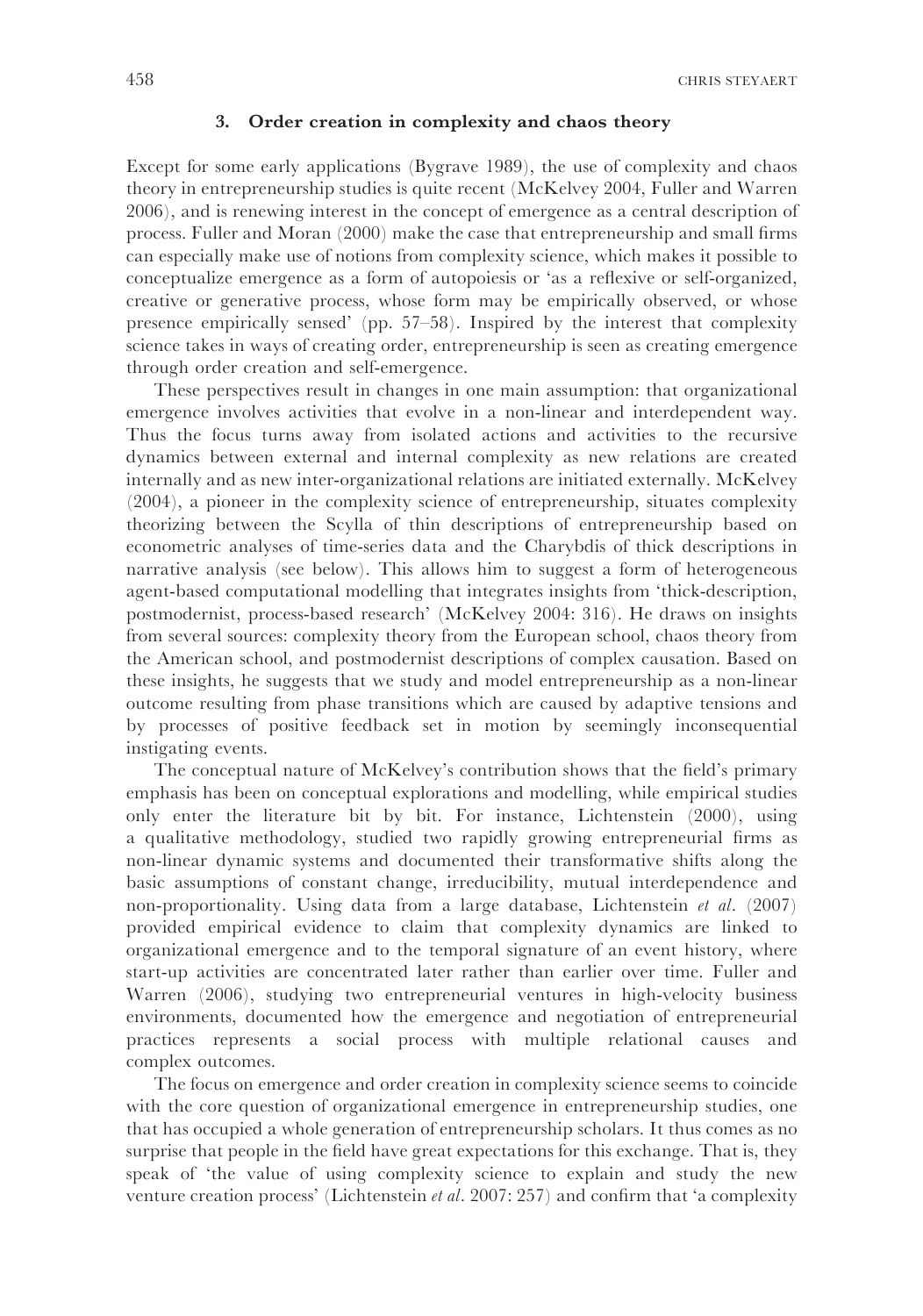science-based approach to entrepreneurial success and failure shows promise' (Maguire et al. 2006: 203). This promise is not without risks as we see from explorations in the field of organization studies where researchers have still not answered the early question of whether complexity science is just a fad or 'could very well transform organization studies' (Maguire et al. 2006: 165).

Complexity science, drawing inspiration from many streams of thought, is derived from the natural and life sciences and from systems theory and has been adopted in the social sciences into an 'emergence paradigm' (Sawyer 2005). Its radical ontological and epistemological stance, which 'holds the same ontological view as postpositivists and postmodernists' (McKelvey 2004: 322), is enormous and not easy to validate empirically. This fact, in turn, raises new methodological challenges of modelling and simulation and brings inventive methodological combinations into the realm of entrepreneurship studies. However, part of its promise lies in the possibility of inscribing principles of complexity theory in interpretive and narrative perspectives (Maguire et al. 2006), in order to formulate its contribution to social theory (Sawyer 2005) and to bring it into conversation with postmodern and poststructuralist ideas (Cilliers 1998). All these seem to be viable options in future theorizing about the entrepreneurial process as emergence.

## 4. The life-worlds of interpretive and phenomenological attempts

Interpretive approaches take issue with the entitative and a-temporal stance of the early understandings of the entrepreneurial process. They critique the assumption that all kinds of entities and variables are claimed  $a$  priori to determine the process rather than the other way around, and they regret that neither time nor context is taken into consideration. These approaches simultaneously take issue with the mono-causal and objectivist kinds of explanations that reify and stabilize processes into variables instead of showing the fragile, emerging and provisional character of any kind of 'unit' that emerges from and is embedded within a process. These writers especially deserve credit for having turned entrepreneurship into a verb, taking inspiration from Weick (1979) who had earlier urged organization theorists to stamp out nouns in favour of verbs and to speak of organizing instead of organization. In this perspective, entrepreneurship is seen as a process of sensemaking where new ideas and possibilities become enacted, selected and legitimated until potential users come to accept them. Enactment theories of entrepreneurship (Gartner 1993, Gartner  $et \ al.$  2003) conceive of the (creation) process as the organizing of new organizations.

Building on Weick's attempt to develop a processual language, Gartner is seeking a 'vocabulary' of organizational emergence; as a result he takes entrepreneurial emergence into the direction of organizing (Gartner and Brush 2007). However, while Gartner (1993) focuses on words as being, emergence and genesis, he does not go so far as to opt for notions such as becoming and entrepreneuring. Taking Weick's understanding of enactment as a backdrop, Gartner et al.  $(1992: 17)$  see emerging organizations as thoroughly equivocal realities 'that tend towards non-equivocality through entrepreneurial action'. They continue: 'In emerging organizations, entrepreneurs offer plausible explanations of current and future equivocal events as non-equivocal interpretation. Entrepreneurs talk and act ''as if'' equivocal events are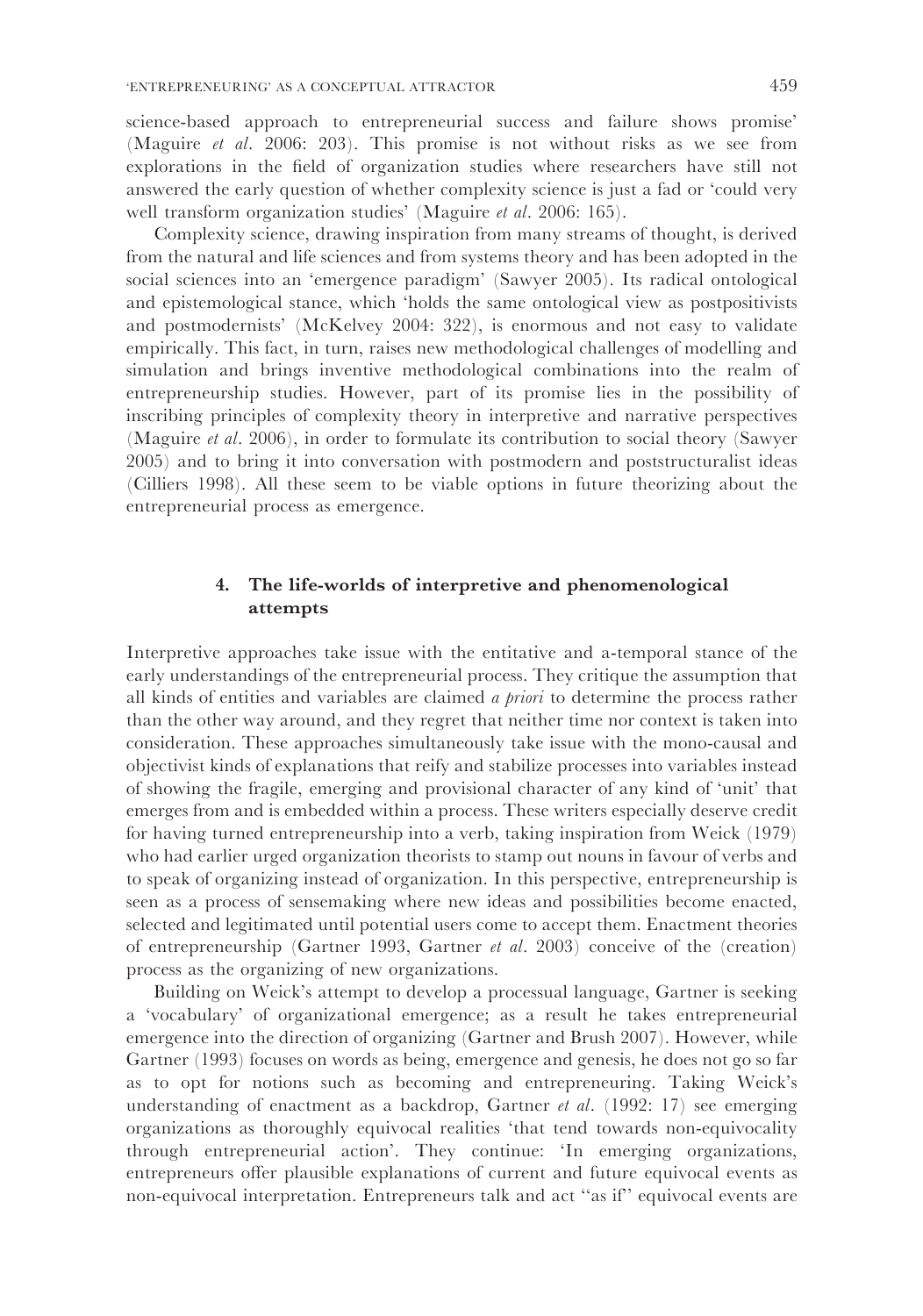non-equivocal. Emerging organizations are elaborate fictions of proposed possible future states of existence'.

Essentially, the effort to construe organizational emergence as a process attempts to pull attention away from the heroic creator, although this attempt contains a reifying tendency towards the entitative 'emerging organizations'. Moreover, Gartner suggests that we speak of founding since its double meaning can emphasize 'the equivocal nature of creation as a process, rather than assuming that creation always is a successful outcome' (Gartner 1993: 234).

For Gartner, the notion of enactment is crucial if we are to counteract the conventional understanding in entrepreneurship that opportunities can be recognized and discovered as if they are already there waiting to be seen, noticed or found. This objectivist perspective holds that opportunities existing 'out there' turn 'toward us a legible face which we would only have to decipher' (Foucault 1984: 127). In contrast, the opportunity enactment perspective focuses on retrospective sensemaking; it emphasizes that reality is socially constructed through actions which bracket 'a cacophony of experiences and opportunities that entrepreneurs are engaged in' (Gartner et al. 2003: 110).

Entrepreneuring as a sensemaking process has been extended into an interpretivehermeneutic approach, taking the concept of Verstehen as the point of departure (Lavoie 1991, Bjerke 2007). Inspired by Gadamer's philosophy of hermeneutics, Lavoie positions interpretation as inherent within the cultural context that forms the background of purposeful action and that gives us the language 'in which past events are interpreted, future circumstances are anticipated, and plans of action are formulated' (Lavoie 1991: 34). As a consequence, Lavoie attempts to develop a fully-fledged interpretive theory of entrepreneurship out of Kirzner's (1979) theory of the entrepreneur. Indeed, Lavoie emphasizes the interpretive stance in Kirzner's work by documenting the argument that it is not possible to 'discover' opportunities without both transcending the prior interpretive framework and seeing a new one emerge. 'Discovery' of opportunity thus amounts to a shift of interpretive perspectives. However, Lavoie also identifies limitations in Kirzner's theory of entrepreneurship, as it remains close to the equilibrium thinking of mainstream economics. By implication, it fails to focus on open-ended and genuinely creative evolutionary processes; thus it ultimately leaves no room 'for genuine novelty, for truly creative change' (Lavoie 1991: 43).

For Lavoie, 'seeing an opportunity' is not (just) noticing in a wave of alertness as one would find a 20-dollar bill in the park or on the beach. Rather, it is (always) an interpretation where a perception reconstructs sensation into a meaningful 'thing' against a continuously evolving cultural background. Rather than to choose an individualist explanation of alertness, Lavoie instructs the entrepreneurship researcher to focus on the culturally embedded participant who picks up and alters the gist of a conversation instead of being oriented towards 'the isolated maverick who finds objective profits others overlooked' (Lavoie 1991: 36). Here, however, is where Lavoie parts with Kirzner as he documents how Kirzner's conception also remains tied to the foundational role of Robinson Crusoe in economics and hence to the theoretical construct of the isolated individual. This methodological individualism forms the backbone of much of entrepreneurship theorizing, thus giving ontological priority to the individual instead of understanding how action is formed within a culturally-embedded context. This deeply-rooted Cartesian reflex is the reason why several interpretive attempts have stopped halfway.<sup>7</sup> However, in line with Gadamer's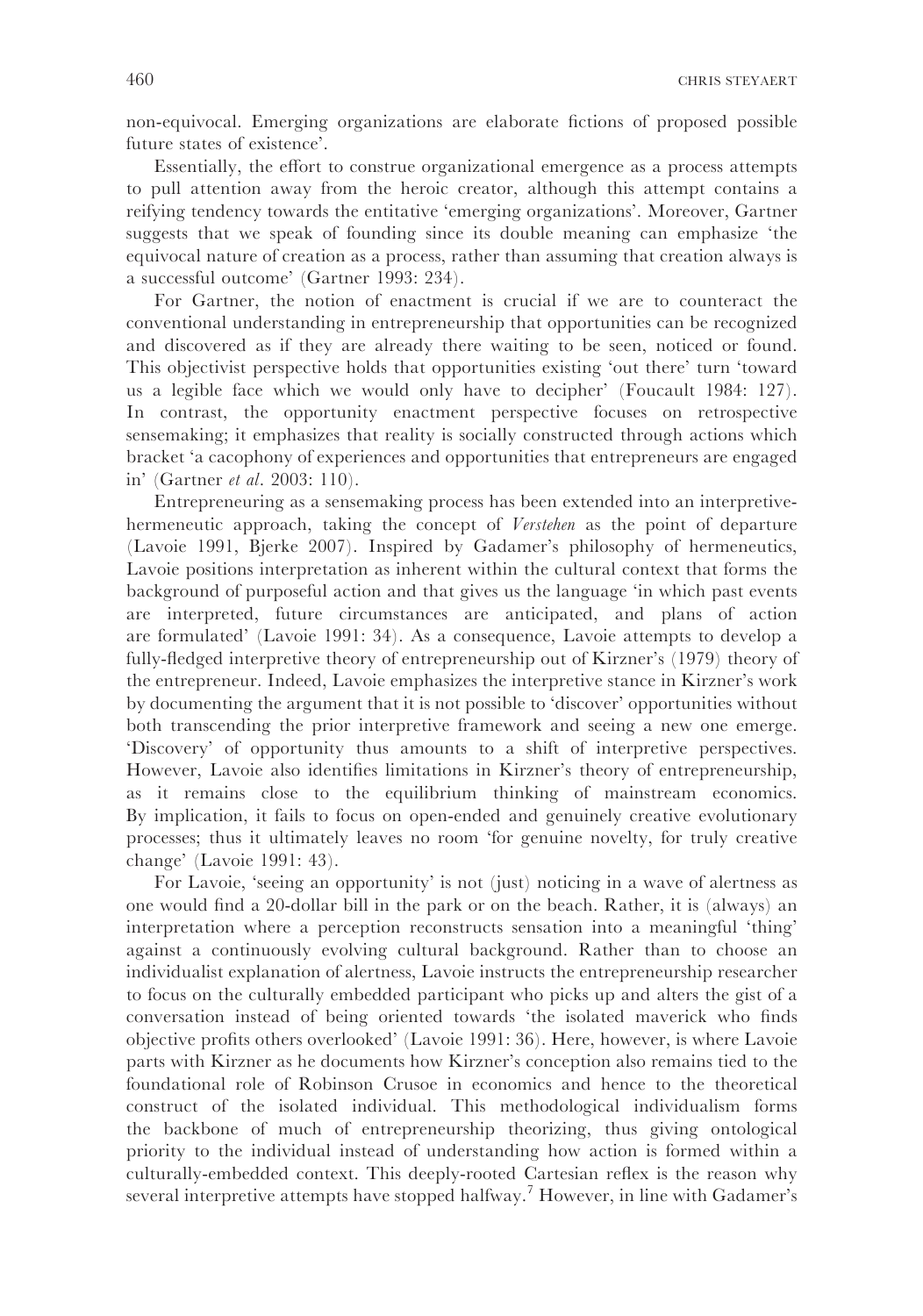hermeneutical theory of language and culture, for Lavoie, entrepreneurship is a matter of joining conversational processes and nudging them in new directions. This study of such conversational shifts has been more systematically taken up in narrative and discursive approaches to entrepreneurship (Hjorth and Steyaert 2004, see below).

Closely related to and inhabiting an interpretive approach is the phenomenological perspective. We can see the kinship of these two approaches in Berglund's (2007: 75) statement that 'enactive design and interpretation is congenial to philosophical phenomenology and phenomenologically inspired methodologies'. Thus far, phenomenology has primarily informed the methodological perspective of entrepreneurship studies (Steyaert 1996, Cope 2005, Berglund 2007), but it has great potential to substantiate our understanding of such central 'abstracts' as risk, uncertainty and opportunity as we experience them in the liveliness of everyday life. Thus it can help to counteract the often reductionist and thinning reflexes of entrepreneurship theorists. For instance, instead of seeing alertness as a form of 'paying' attention, a phenomenologist would inquire about the qualitatively different ways in which people are alert, grounding this understanding in the assumption that human action is embodied and embedded 'in' the life world. A phenomenological treatise is thereby inherently processual as it focuses on 'lived' and 'living' experience and thus on the minutiae of experiencing that constitute one's life world.

Various options exist for anyone pursuing a phenomenological enquiry, depending on whether one is grounded in the transcendental phenomenology of Husserl (Berglund 2007), the hermeneutic phenomenology of Heidegger (Cope 2005) or in a Gadamerian phenomenology as suggested by Lavoie (1991). Spinosa et al. (1997) undertook one of the most elaborate attempts at developing a phenomenologicallyinspired theory in their seminal work entitled Disclosing New Worlds. They draw on the thinking of Heidegger to establish an anti-Cartesian ontology of process as disclosure; that is, they seek an answer to how we encounter things in the course of our everyday practices and thereby bring new worlds into being. This process, which the authors call history-making, is chiefly reserved for those actions and events which fundamentally 'change the way in which we understand and deal with ourselves and with things' (Spinosa et al. 1997: 2).

The authors are not primarily interested in how people endow everyday occurrences with meaning, but with people's 'ability to appreciate and engage in the ontological skill of disclosing new ways of being' (p. 1; italics added). Disclosure is about the way people act upon, refine and even extend the traditional ways of doing things. It requires a sensitivity to detect the 'small perturbations that rule-followers miss' (p. 179). In the case of entrepreneurship, this sensitivity does not allow for the simple following of rules but rather presupposes that the actor identifies the unique 'anomalies' in the disclosive space where they find themselves. The authors centre on the process of 'sensing' an anomaly, that is, 'a disharmony between [an entrepreneur's] understanding of what they do and what in fact they do' (p. 193).

What makes change possible, then, is that entrepreneurs hold on to these anomalies long enough for their meaning to become clear; they then reduce the given disharmony by changing the style in which it initially appeared. Hence, Spinosa et al. (1997) see articulation as a central disclosing activity. That is, entrepreneurs stimulate change by bringing marginal practices or concerns to the centre of people's attention (by making them more important to them) and then by reconfiguring the practice of concern.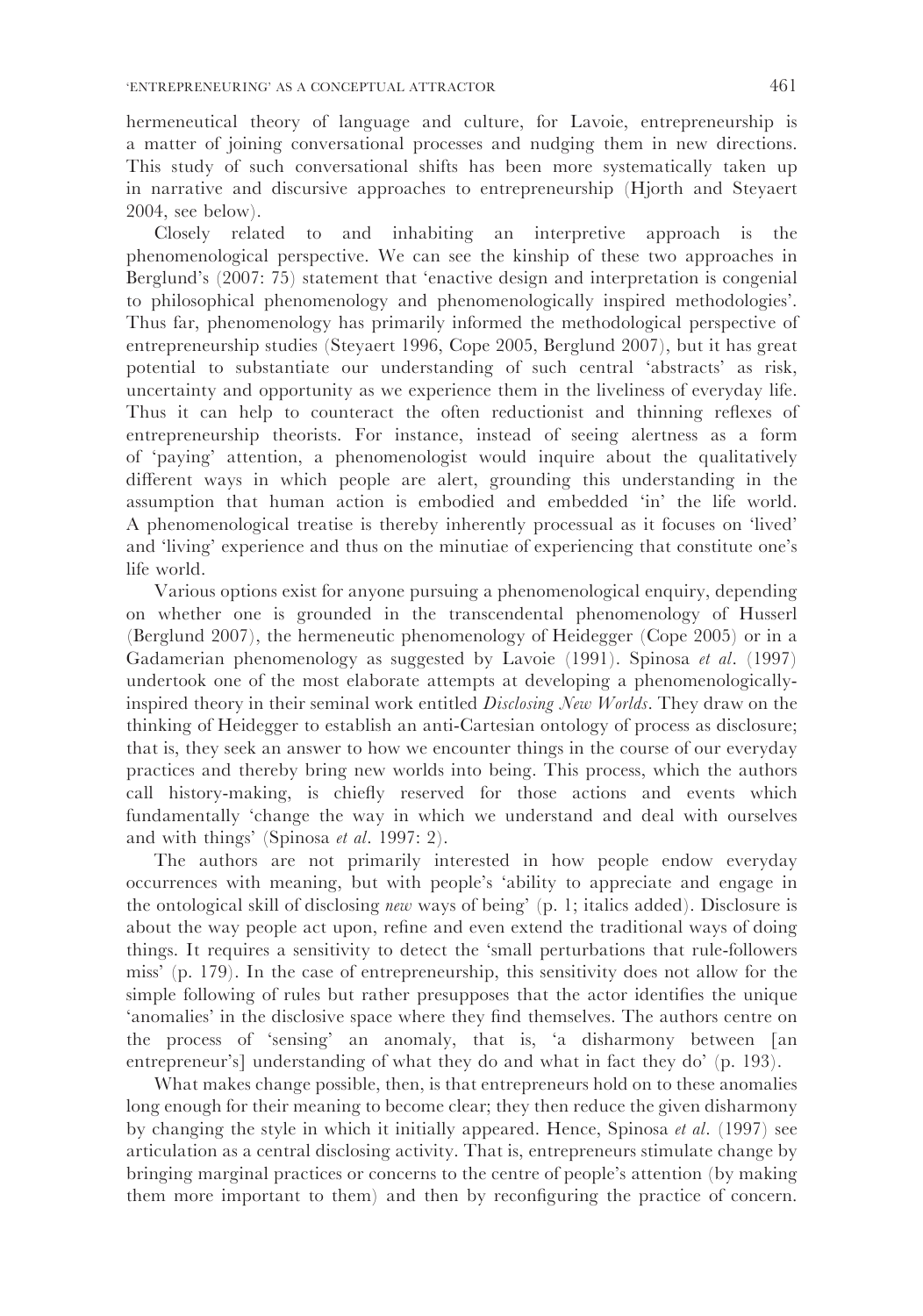462 CHRIS STEYAERT

As the authors claim with regard to reconfiguration, 'successful entrepreneurs bring about social change by modifying the style of particular subworlds or the style of society in general'; they specify that the 'entrepreneur reconfigures the style of a disclosive space by installing a new product, service, or practice in that space' (p. 68).

Two additional points deserve particular attention here. As with the interpretive approach, disclosure is essentially about the embeddedness of creative processes and, by implication, about emphasizing that change only becomes possible if the person is familiar with the disclosive space she/he wants to alter. Since each disclosive space has its own requirements, entrepreneurs can only shift the customary ways of doing things if they gain a thorough contextual sensibility. Second, and relatedly, if we disclose disharmonies that common sense would lead us to overlook, that action is not primarily Cartesian but rather a distinct 'skill of intensified practical involvement' (p. 43) and 'a new mood of engaging activity' (Thrift 2001: 427). Thus it follows that history-making is for the most part predicated on a practice of 'involved experimentation' (Spinosa et al. 1997: 24) where change is stimulated as people continuously examine their lived experience of a given disharmony.

#### 5. The dialogical offspring of social constructionist approaches

Various forms of social constructionism have imported and extended interpretive approaches. Social constructionist approaches, which partly concur with Weick's view of process as enactment (Ochberg 1994), particularly stress the linguistic construction of reality (Hjorth and Steyaert 2004) while shedding light on the relational encounters through which the 'creation of a living world' is made possible (Steyaert 2004a). The label of social constructionism has been 'maligned and misappropriated' (Fletcher 2006: 422) and has come to function as a highly problematic umbrella term for pointing at a variety of approaches (Pearce 1992); now, however, more and more scholars are referring to processes of social construction to describe their theoretical approach (Bouwen and Steyaert 1990, Chell 2000, Downing 2005, Lindgren and Packendorff 2006). Recently, Fletcher (2006) has tried to create some order in this multi-faceted landscape by distinguishing between social constructivist, social constructionist and relational constructionist approaches; in conjunction with a text analysis of a biographical start-up account, she documented how each approach would offer different but crucial accents on the understanding of the story.

While all of these approaches attempt to do away with determinist and dualist explanations, they differ in the amount of agency they ascribe to individuals and in the ways they explain the interplay between agency and structure. For instance, a social constructivist approach focuses upon (mostly individualized) cognitive processes through which individuals mentally construct their worlds using socially mediated categories, simultaneously 'downplaying' the role of language as an external expression of internal cognitions. A social constructionist approach draws upon processes of structuration (Chiasson and Saunders 2005); it attends to the interrelationship between agency and structure and points out how specific entrepreneurial practices are embedded in social and cultural contexts that are (partly) formed and performed in language. Fletcher (2006) also turns to relational constructionism, which looks at the relatedness between the objects, ideas, images, discourses and practices that constitute social reality. The focus on relatedness makes it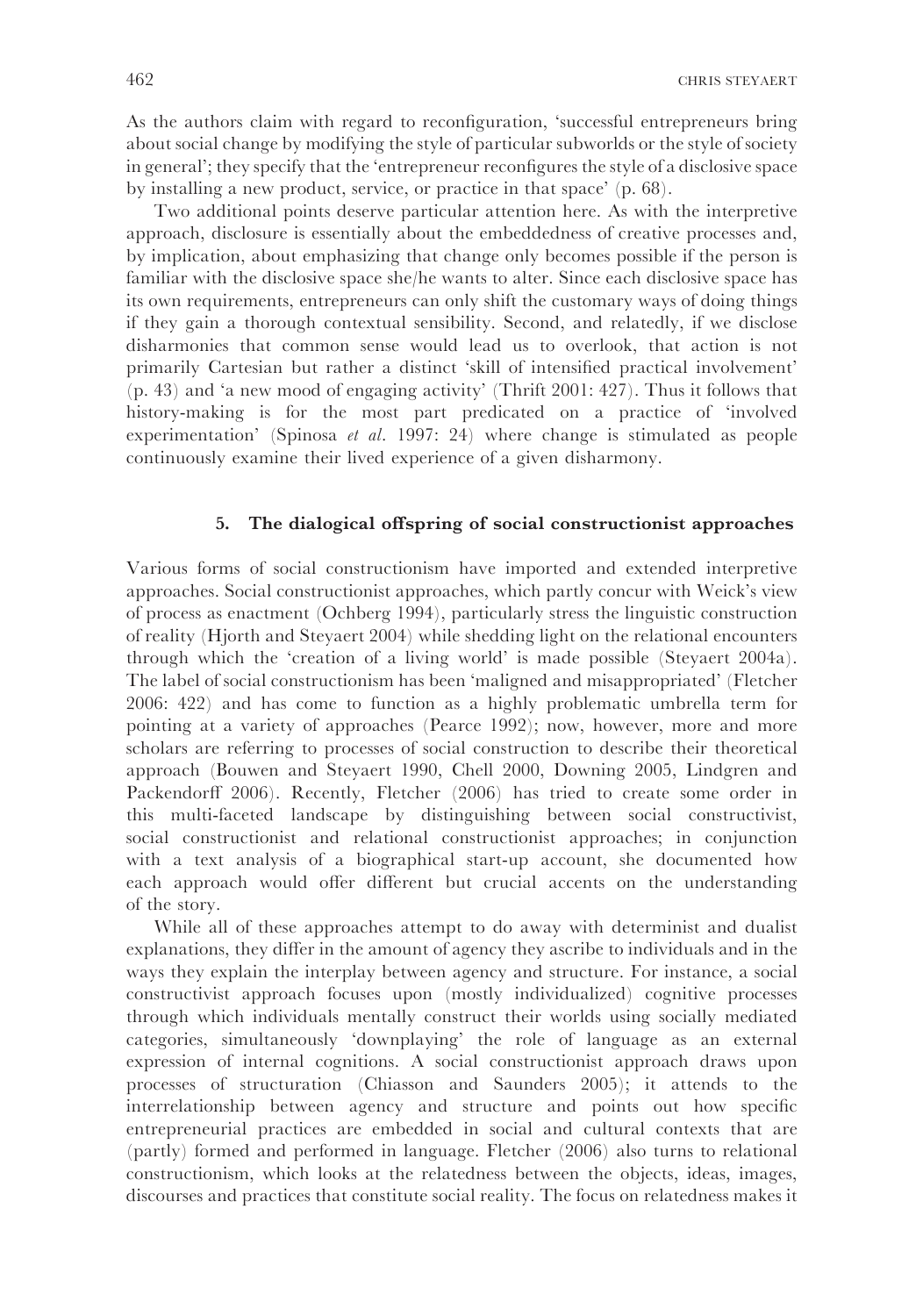possible to illustrate how the emergence of a business idea can be construed as a relational activity where multiple actions are continuously supplemented in a dialogical wave that forms from pieces of previous conversations, experiences and events.

Furthermore, a relational focus, which primarily tries to consider the critique of linguistic reductionism, builds a bridge between this relational constructionist perspective and two other perspectives which I discuss below: the actor-network theory and radical processual perspective. Before doing so, however, I must point out that the enactment of the entrepreneurial process as a process of social construction is formed by what Fletcher (2006), informed by Bourriaud's 'relational aesthetics', calls an 'unfinished discursiveness'. The social construction of entrepreneurship is thus conceptualized through a myriad of linguistic forms and processes, such as metaphors (Dodd 2002), storytelling (Pitt 1998), dramatization (Downing 2005) and discourses (Perren and Jennings 2005). While these forms of linguistic construction are closely related, some studies can be said to be more narrative in focus while others are inspired more by discourse analysis (Phillips and Hardy 2002).

As an ontological condition of social life (Bruner 1991), a narrative perspective on entrepreneurship, one that consists of various approaches, claims that new organizations are constructed through countless stories that perpetually repeat, contradict and extend each other. Thus, entrepreneurship is seen as a process of storytelling through which people become implied in what Davies and Harre´ (1990) call an ongoing emplotment: actors and networks continuously become connected and disconnected. Both Steyaert (1997) and Rae (2004) emphasize that narrative approaches enhance the contextual and embedded understanding of the entrepreneurial process. This happens primarily because stories are conceived of not as individual expressions of entrepreneurs but as re-performances of cultural metaphors (Dodd 2002), macro-cultural discourses (Lawrence and Phillips 2004) and political discourses (Perren and Jennings 2005).

Of course, these linguistic resources simultaneously limit and facilitate the thinking and talking of entrepreneurs. Put slightly differently, the entrepreneur is never the sole author of his or her story since narratives are always contingent on the available scripts of a given historical period and subject to conversational positionings (Davies and Harré 1990). This further implies that stories are always 'accepted, rejected, or improved upon by the [entrepreneur's] partners in the conversation' (Czarniawska 1997: 15). Narrative approaches in entrepreneurship studies have contributed considerably to innovative conceptualizations of the entrepreneurial process. This becomes evident through studies that came to link narrative and narration with legitimation and legitimacy building (Lounsbury and Glynn 2001, O'Connor 2004), with identity construction and self-identity (Foss 2004, Downing 2005, Down 2006), with personal learning and practical knowledge (Rae and Carswell 2000, O'Connor 2007) and with the creative moment of events and timing (Boutaiba 2004, Hjorth 2007).

A discursive study of entrepreneurship can also take diverse forms (Danziger 1997). Some studies look at the minutiae of discourse as social practices, as illustrated by a study of the mixture of interpretive repertoires involved in creating an entrepreneurial company (Steyaert 1996). The concept of entrepreneuring focuses then on the ongoing construction of reality as several participants negotiate by connecting various configurations of meaning and discourses into a common, conversational process. Other studies concentrate on power and subjectivity as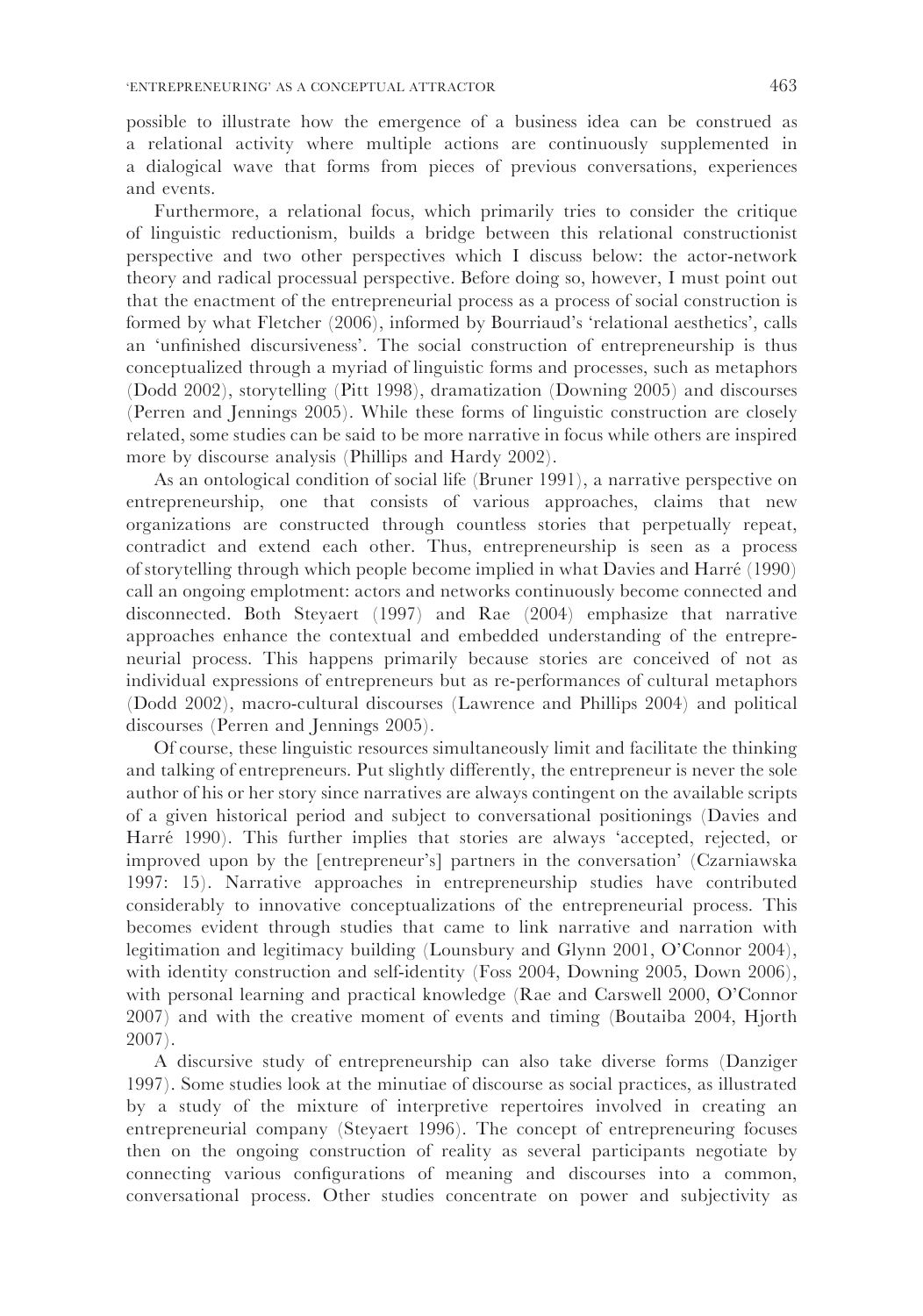464 CHRIS STEYAERT

rooted in the work of Foucault and address entrepreneurial discourse as particular forms and practices of being an entrepreneur. For instance, those studying female entrepreneurship have pointed out that rendering the entrepreneur as a male sets up the norm for the way that female entrepreneurs are constructed (Ahl 2004, Bruni et al. 2004, Petterson 2004). This latter view invites us not to see entrepreneurs as the masters of their own creation, but rather to emphasize that entrepreneurial identities are formed in the web of actualized discourses and their inherent power struggles that prioritize certain realities above others.

For Foucault (1984), discourses create truth-effects and power-effects so that actions and identities become shaped in an expected way through the connection between knowledge and power. Whatever we do, actions invariably become imprinted, if not imposed, by a certain power/knowledge nexus and by institutional norms. Actions are an effect of the process of scrutinizing by the gaze of normalization and hierarchization and of the processes of resistance through experimental self-creation. Bruni et al.  $(2004)$  set out to apply this Foucauldian theory of governmentality, undertaking a discursive analysis of entrepreneurship research on women entrepreneurs. They speak of an 'entrepreneur mentality' to capture the way that entrepreneurial discourse forms a system of acting and thinking that normalizes certain forms of being an entrepreneur and excludes other forms. They conclude that even studies of female entrepreneurship tend to implicitly reproduce the male experience as a preferred norm.

Thus, discursive studies of entrepreneurs take a critical stance towards entrepreneurship studies, claiming that it seems to act as a value-free endeavour (perhaps either gender-free or culture-free). Moreover, discursive studies object to the field of entrepreneurship studies because it supports a hegemonic ideology of enterprising that applies only to certain economically dominant parts of the world (Ogbor 2000), and that forms the latest version of governmentality through which people become subject to certain scripts of behaving in which they are active, responsible and full of initiative (Hjorth et al. 2003).

As social constructionist approaches are increasingly used to study the entrepreneurial process, a coherent although multifaceted dialogical perspective is becoming visible on the horizon of entrepreneurial research. That is, social constructionist approaches represent one of the major candidates to counterbalance the overriding mentalism of current entrepreneurial studies by developing a logic they call conversationalism. The potential of narrative, metaphorical and discursive analysis lies perhaps not only 'in their singular application but above all in their combined use, in the interrelationships between narration, drama, metaphor, discourse and deconstruction' (Steyaert 2004a: 8). Drawing on a Bakhtinian-inspired dialogism (Holquist 2002), I suggest we call this combined perspective a prosaic approach, as it stresses that the entrepreneurial process is based on a form of coauthorship that interweaves collective stories, dramatic interactions, generative metaphors and concurring discourses (Steyaert 2004a). The notion of the prosaic emphasizes the surprise, the open-endedness and the unfinalizable character of everyday entrepreneurial work. Similarly, Bakhtin (1981) characterizes the creation process using the terms addressivity or dialogic surplus, as language opens up different meanings. Furthermore, this notion of the prosaic emphasizes that narration is both performed and performative (Steyaert 2007), intensively bringing together both recurrent and habitual practices and open-ended performance. Narration brings into play a dramaturgical logic: it supports the view that entrepreneurial identity,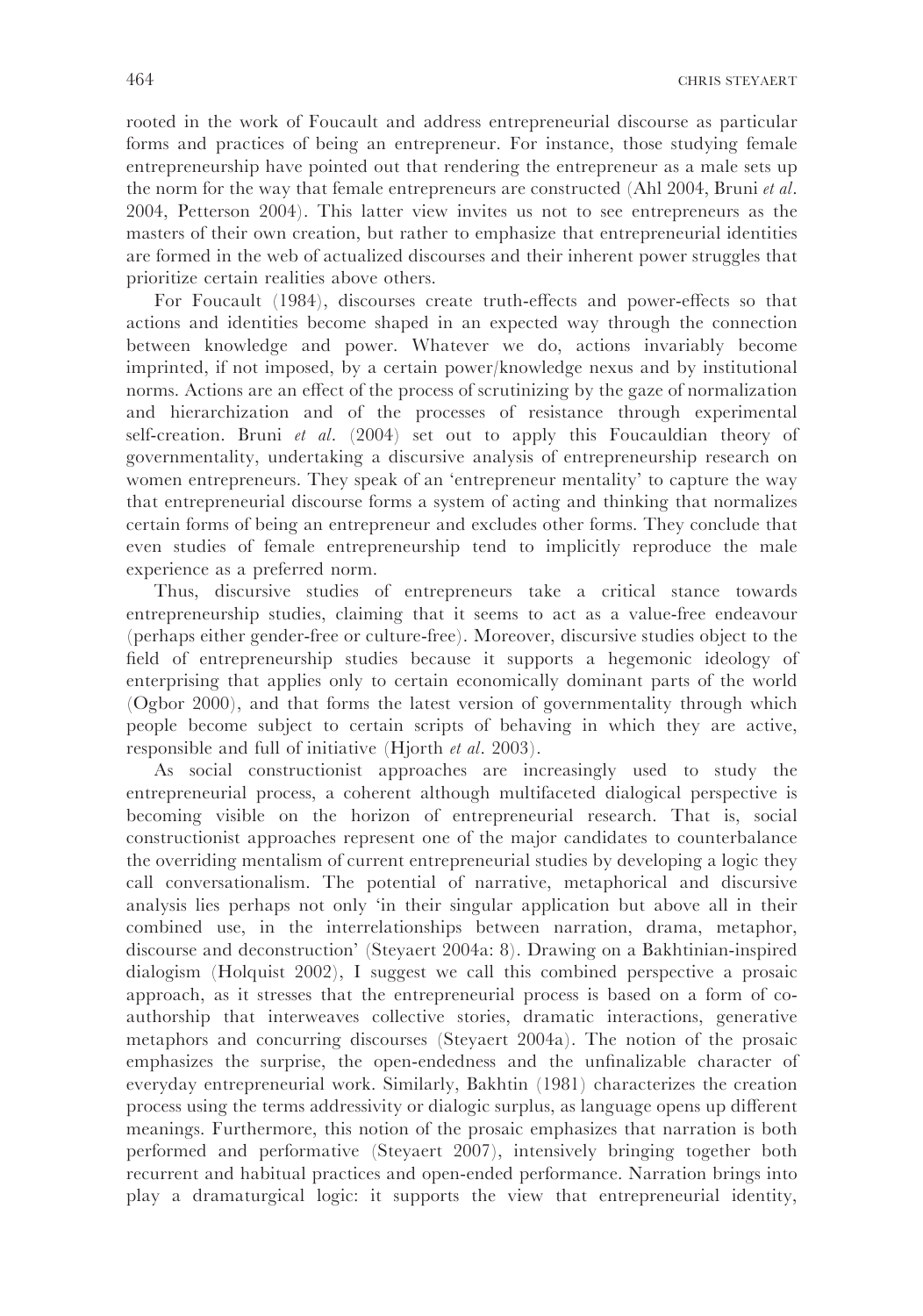following a Goffmanian analysis (Goffman 1959), can be seen as a form of self-presentation. Thus the entrepreneurial process is dramatically enacted in social interaction – but in connection with existing storylines, frames and genres.

One of the most elaborate attempts to conceive of the social construction of the entrepreneurial process is the conceptual framework developed by Downing (2005); in it, narrative and dramaturgical elements are interwoven based on theoretical lines initially spun by Goffman, Burke, Harré and Polkinghore. Downing believes that the narrative and dramatic dynamics of interactions selectively and creatively produce and transform the roles and resources of a given order into a new social reality. In this process, actors must constantly reconcile the contingencies and surprises of particular events with prevailing rules and customs. Taken together, Downing's (2005) emphasis on contingency and Steyaert's (2004a) emphasis on open-endedness open up a non-teleological perspective, one to which I now turn. The emphasis on social interaction and performance already shows a point where it may be possible to counter the critique of linguistic reductionism that has been used to discredit social constructionism by claiming that 'the discursive turn is threatening to become a discursive retreat' (Cromby and Nightingale 1999: 13). This perspective forms the point of departure for the next section where I endeavour to move beyond the logic of a potential exclusive textualism into a logic of practice.

#### 6. Beyond teleology: the pragmatist and practice-based perspectives

At this point, we have crossed an invisible line in this paper, as the perspectives I will discuss now are either new or have thus far been rarely applied – that is, published – in the context of entrepreneurship studies. However, they attract attention in the corridors of conferences, they guide Ph.D. projects and they form the point of departure of new applications for research funding. In that sense, I hope to be able to show that these perspectives are promising candidates for rethinking and radicalizing the processual understanding of entrepreneurship. In this section, I discuss Sarasvathy's theory of effectuation that is (partly) grounded in a pragmatist philosophy of science; I also turn to the possibilities of the so-called practice-based theorizing.

Effectuation as a form of 'making it happen' (Sarasvathy 2004) understands entrepreneurship as an endogenous process of interactive human action 'striving to imagine and create a better world' (Sarasvathy et al. 2003: 155). The theory of effectuation (Sarasvathy 2001) draws upon the distinction between mainstream economic theories, which see entrepreneurial actions as taking place in spaces that are known and that allow for prediction, and her own view, which sees entrepreneurial action as occurring in situations of uncertainty (Dew and Sarasvathy 2002). Thus effectuation has two implications. It challenges the economist's view of 'utility maximization in the individual, profit maximization in the firm, and welfare maximization in the economy' (Sarasvathy 2002: 95). It also introduces an alternative perspective that highlights entrepreneurial imagination and conjoins the task of entrepreneurship with creating 'the society we want to live in from the society we have to live in' (Sarasvathy 2002: 110).

In brief, Sarasvathy (1998) bases her theory of effectuation on empirical work she carried out as part of her doctoral studies on entrepreneurial expertise; she also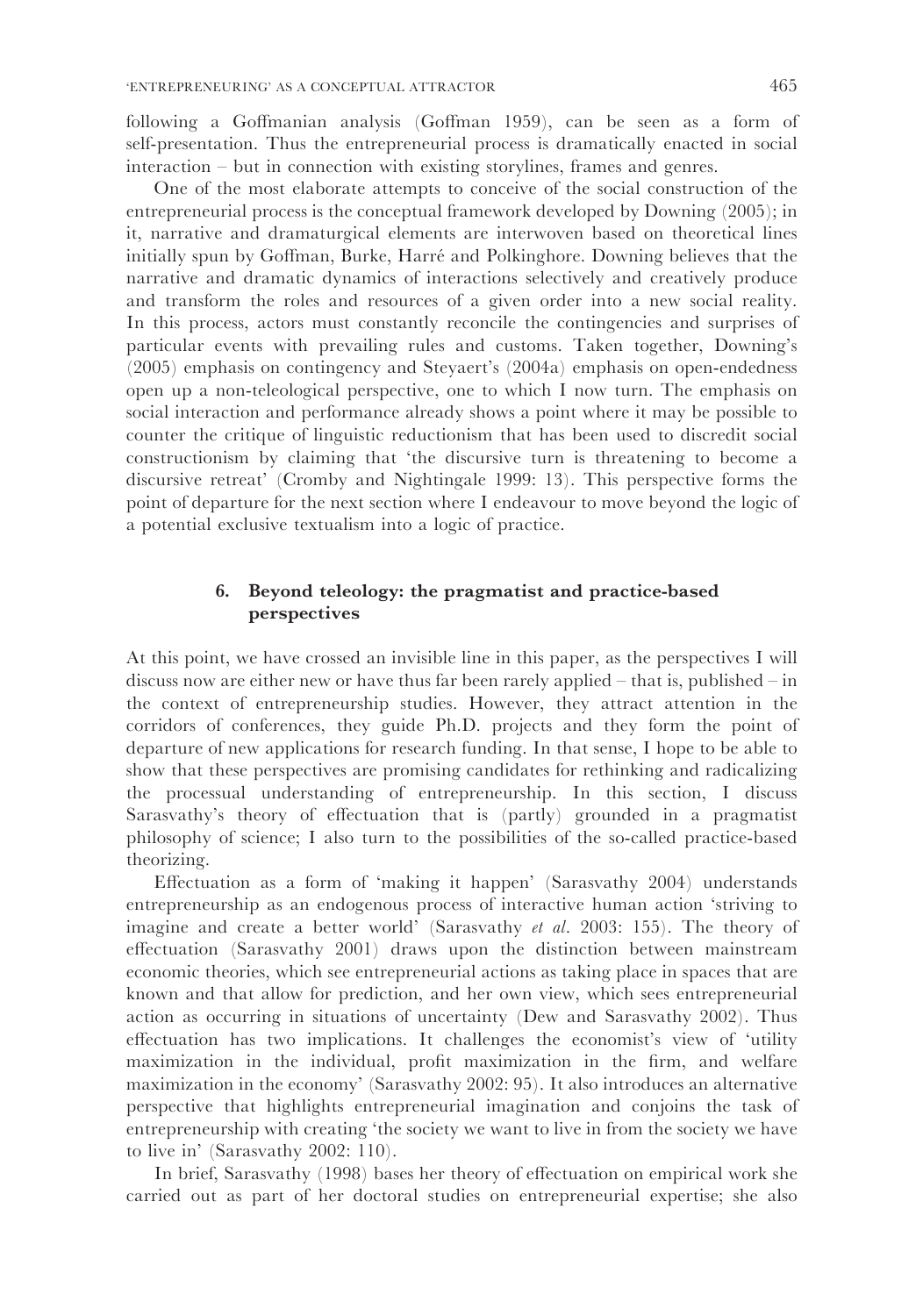integrated theories ranging from Hans Joas's (1996) theory of the creativity of action to pragmatist philosophers such as William James and John Dewey. Further, she refers to Karl Weick to emphasize that entrepreneurs have an active influence on their environment rather than being solely influenced by it (Sarasvathy 2003). Clearly, she seeks to challenge the rational choice paradigm of economics and to supplement it (but not replace it; see Dew and Sarasvathy 2002) with a perspective that construes entrepreneurship as an open-ended process that creates unanticipated and often multiple ends. Following Dew and Sarasvathy (2002), effectuation 'steps up to the plate where rational choice bows out of the arena – where predictability, pre-existent goals, and an independent environment are not available to the decision maker'. This implies, in turn, that effectuation sets the entrepreneur 'free to *wield* uncertainty as a powerful tool in the creation of new ends' (Dew and Sarasvathy 2002; emphasis in the original).

I believe that the single most important aspect of effectuation is its ability to account for the non-teleological aspect of entrepreneurial action. Hence it facilitates a view in which the entrepreneur is not supposed to rationally evaluate and/or calculate available opportunities but instead is to actively create the conditions upon which he/she wants to act. On the face of it, effectuation is the 'inverse of causation' (Sarasvathy 2003: 206); we are not to assume that entrepreneurs simply choose between available, pre-existing options but we are to accept that they actively generate 'the alternatives themselves' (Sarasvathy 2003: 207). Thus entrepreneurship is often more about constructing the part of the world with which entrepreneurs are concerned than about producing calculations and acting upon their script.

I see another reason why effectuation is worthwhile: it gives weight to those features of a processual understanding that focus on its context of uncertainty where neither means nor ends are predetermined; instead, they are constructed in an incremental way, i.e. in the process of the making. Sarasvathy (2004: 524) considers effectuation 'at heart a theory of design' but seems to give 'plenty of' agency to the individual as it is 'the person/s who is making it happen' (p. 522) and suggests 'the existence of a maker' (p. 529). This, in my view, leaves the individual as something unexplained and outside the logic of the artificial and plunges the theory back into the realm of the cognitive.

Broadly speaking, the model of effectuation takes its inspiration from pragmatism, but in its efforts to conceptualize process, the practical turn also considers other sources. It is currently being enacted in social theory (Schatzki 2002, Stern 2003) and experimented with in the field of organization (Gherardi 2006) and strategy theory (Chia and MacKay 2007). It also draws on linguistic theory (especially Wittgenstein, see Schatzki 1996), on phenomenology (especially Heidegger, see Chia and Holt 2006), on interpretivism (especially Garfinkel's ethnomethodology) and on Marxist theory (Prasad 2005). It does not break with these inspirational perspectives but rather reorients the analysis of process towards the complex notion of practice. For instance, Wittgenstein reminds us that to participate in the practice of a linguistic game implies sharing the life form that makes such practice possible in the first place (Gherardi 2000). With regard to phenomenology, the idea of 'the active and reflexive engagement of individual actors in all situations' (Prasad 2005: 185) is maintained by practice-based approaches. These practices, however, also engender a break with phenomenology's excessive subjectivism, while turning toward a more relational and process-oriented notion of power (Everett 2002, Prasad 2005). This reorientation brings with it a vast potential for specific applications ranging from activity theory, to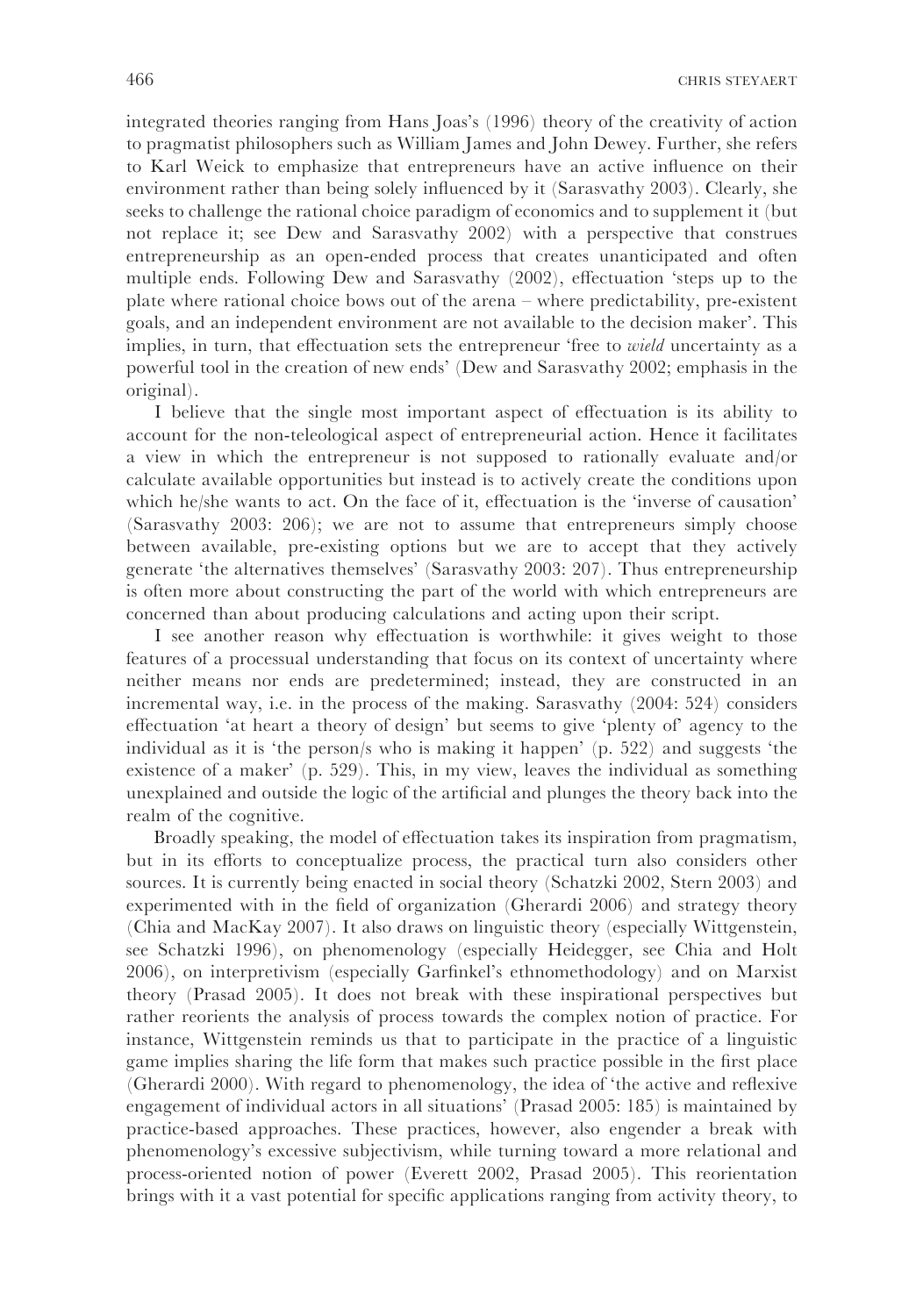situated learning theory, cultural practice theory and actor-network theory (Gherardi 2000).

Furthermore, practice-based theorizing entails a social ontology that connects to and complicates the relational orientation of certain forms of social constructionism. Schatzki (1996: 11) refers to such theorists as Bourdieu, Giddens, Lyotard, Taylor, and to some extent Laclau and Mouffe, as these authors seem to 'agree that practices are not only pivotal objects of analysis in an account of contemporary Western society, but also the central phenomenon by reference to which other social entities such as actions, institutions, and structures are to be understood'. Practice theory, like some of the perspectives mentioned above, tries to overcome the classical dichotomy between mind and body, and in fact tries to connect mind and body into a new 'formula' which Schatzki calls 'the formation of an expressive body' (1996: 58). The connection between mind, body and social practice embraces the idea that life conditions become real in the activities of socially moulded expressive bodies. Both mind and body are made possible by participation in extant social practices. Social practices are open, temporally unfolding nexuses of actions that are enacted through bodily doings and sayings that 'people directly perform' (Schatzki 2002: 73). Thus, practices are non-individualistic phenomena since 'the organization of a practice is not a collection of properties of individual people [but] is a feature of the practice, expressed in the open-ended set of actions that compose the practice' (Schatzki 2005: 480).

While few specific and detailed attempts have been made within entrepreneurship studies, I still believe that a practice-oriented scope of the entrepreneurial process can elicit many possibilities to research the praxis of social theorizing in the entrepreneurship field. One possibility for developing a practice-oriented social theory of entrepreneuring follows from Schatzki (2002) who directly discusses the work of Spinosa et al. (1997), noticing both the similarities and differences between 'their notion of worlds as meaning-disclosing, arrangement-encompassing practice plenums' and his 'notion of practice-order complexes' (Schatzki 2002: 153). This literally stimulates an invitation not only to bring his work into entrepreneurship studies (as has been done in organization studies; see Schatzki (2005)) but also to develop the work of Spinosa et al. into a fully-fledged practice theory.

In a similar, connected vein, it might be useful to try to extend the idea of effectuation through the thinking about practice. Bearing in mind that Sarasvathy draws upon pragmatism, especially on Joas's theory of creative action, it might be possible to place her theory of effectuation into conversation with Bourdieu's praxeology (Bourdieu 1990). Inspired by the way that Dalton (2004) suggested incorporating Bourdieu into Joas's concept of creative action, the question of how to balance habitual practices and creative action could provide another possible entrance into practice-based theorizing for entrepreneurship studies.

A further possibility might be to look at how Chia and MacKay (2007) situate a practice perspective within the field of strategy and to formulate what they call post-processual challenges. Importantly, the notion of 'post-processual' immediately leads to a 'comedy of errors' as it refers to the more narrow use of the term process in the strategy field.<sup>8</sup> Chia and MacKay (2007) see the focus on practice in strategy research as a way to study the internal life of process as it is constituted through organizational practices and routines. While they fully embrace a social ontology, they are especially keen to turn around the locus of engagement towards a field of trans-individual social practices. They construe actors and processes as subordinate to practices in order to radically leave behind the distinction between micro and macro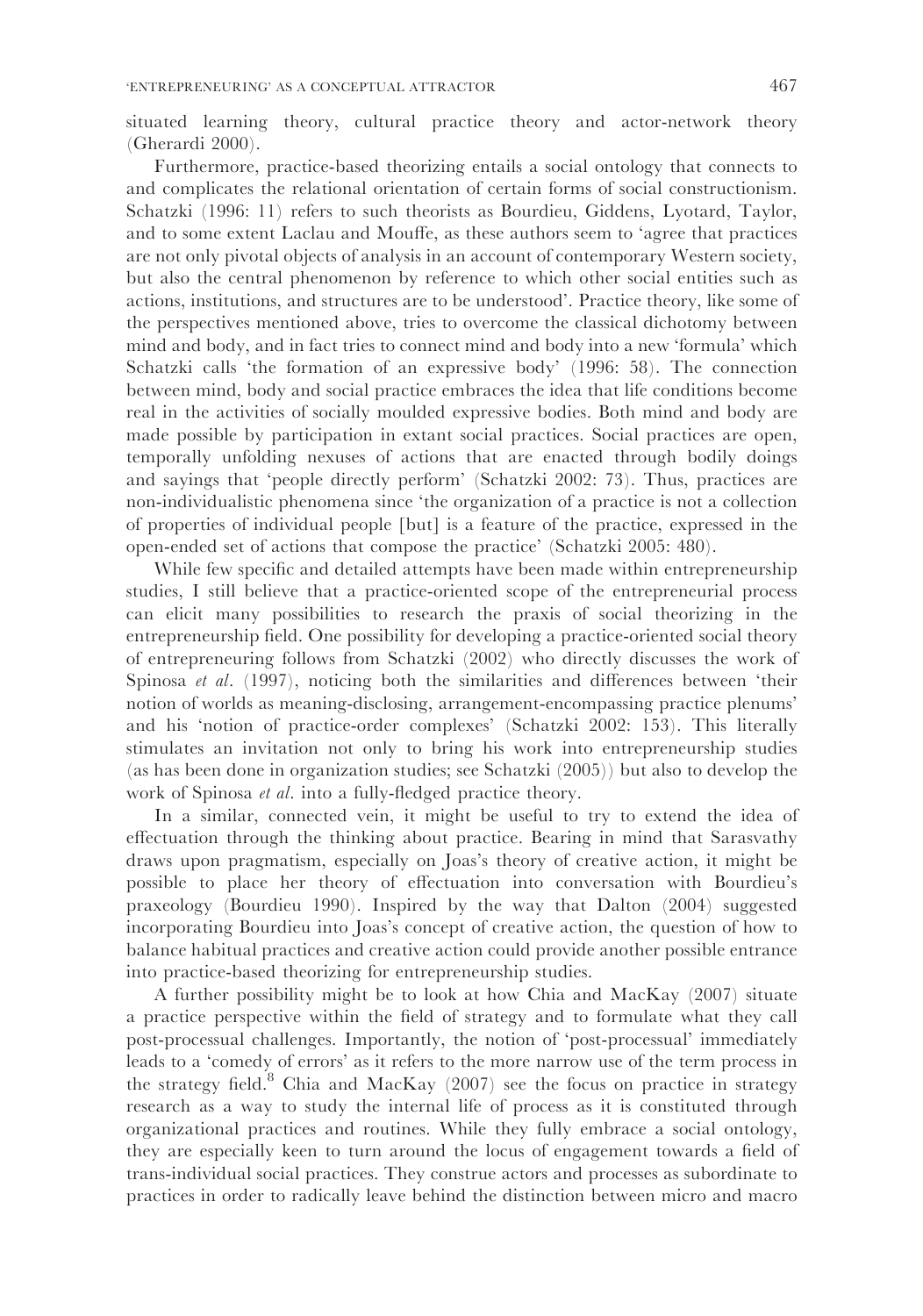468 CHRIS STEYAERT

and hence to turn away from the micro-macro activities of individuals and organizations. They see micro- and macro-entities as secondary stabilized instantiations of practice-complexes.

Their argument can serve as an important guide for all those who want to explore the full consequences of the practical turn in social theory and who are eager to cut entrepreneurship loose from its controlling marriage to methodological individualism. Doing so would make it possible to conceive of the entrepreneurial process as a culturally shaped achievement, the result of engaging with and transforming social practices of doing and living. In this connection, I can point to some tentative attempts by de la Ville (2003) and Hjorth and Steyaert (2003), who draw upon de Certeau's understanding of practices and tactics to point at practices of resistance and poaching that are elements of the entrepreneurial process (de Certeau 1984). While de Certeau is an obvious candidate in the context of entrepreneurship studies, especially in light of his emphasis on creativity, these initial conceptual explorations based on his work might become connected to the understandings of practice in the work of Bourdieu, Foucault and Schatzki.

#### 7. Relational materialist conceptualizations: from actor-network theory to radical process philosophy

Both actor-network theory and radical processual theory partly continue the anti-essentialist assumptions of social constructionist and practice-based theorizing; they also relate to the connectionist interests of complexity theory. Still, these first two approaches differ considerably from the latter ones in that they prioritize some assumptions related to a materialist ontology. That is, actor-network theory especially turns to non-human actants while radical process theory emphasizes the ontological notion of becoming to distinguish itself from a being ontology (Chia 2003). So far, neither of these multi-faceted approaches has been put to the best possible use in entrepreneurship studies, although I see some interesting indications of a turn in their favour.

Actor-network theory (ANT, Latour 2005) combines two ontological principles: material relationalism and ontological performativity (Gherardi and Nicolini 2005). Thus it continues both the relational and practice-oriented emphases that were identified in relation to the social constructionist and practice-based perspectives, respectively. While the inspirations for ANT are multiple, making its scope hybrid, ANT has never been stabilized into a clearly identifiable approach (Latour 2005). Its fundamental variations from social constructionism appear in its rethinking of the non-human and of the notion of action in general. While its emphasis is also on social process, it does not take the social for granted but rather reconstructs it as a patterned network of heterogeneous materials – not only people but also machines, animals, texts, objects, buildings and so on – which are kept together by active processes of ordering. Process is conceptualized in conjunction with the notion of 'translation', which refers to the double geometric and semiotic movement of an entity in time and space and of an entity that changes from one context to another.

However, this perspective is anti-entitative and should be thought of as a form of 'actor-networking', since no actor-network can exist before it undergoes its own process of translation. Thus translation is performed through translation practices, emphasizing 'the relational effects that recursively generate and reproduce themselves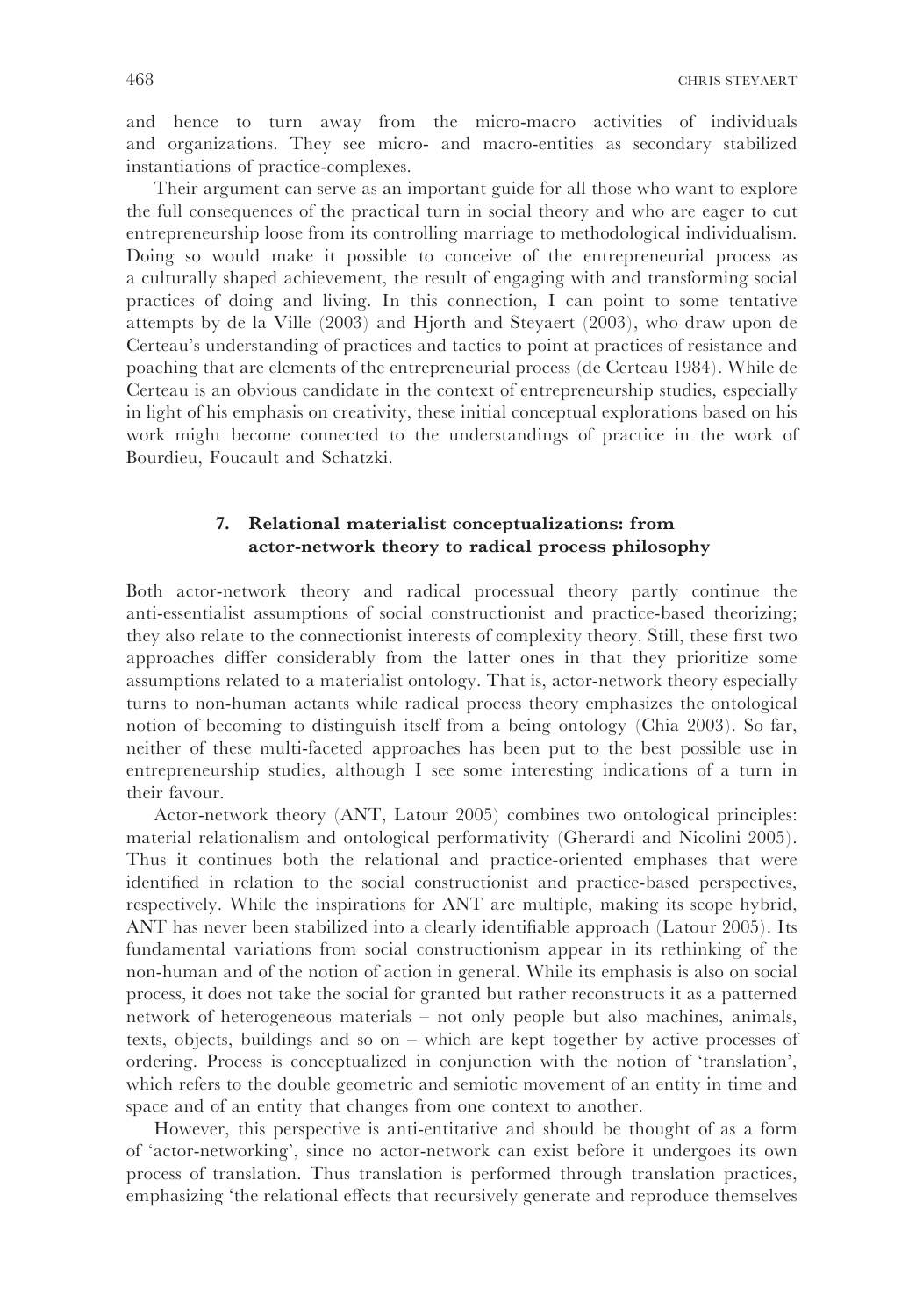thanks to the maneuvers and strategies of translation' (Gherardi and Nicolini 2005: 287). While I see promise in thinking of the entrepreneurial process through an ANT-conceptualization, especially for technological entrepreneurship, thus far few researchers have applied the concepts in a few contexts, for instance: in innovation in a SME (Gherardi and Nicolini 2005) and in rural activities (Lockie 2006).

From an ANT perspective, the entrepreneurial process is reconstituted as a narrative trajectory, where the researcher documents the continuous assembling, connecting and dissociating of actants and the kind of rhetorics, narratives and discourses that are mobilized and come to prevail. An example of an ANT study in the field of entrepreneurship studies is that of Gherardi and Nicolini (2005) who distinguish between a focused and a dispersive form of actor-networking. While the former rests on the role of powerful actors and their capacity to mobilize relevant resources and to engender focus by prioritizing the protagonists, the latter pays greater attention to those who dispute or disregard the propositions of enrolling actants and form dissidents within the emerging actor-network. Gherardi and Nicolini consider the focused version as featuring the typical characteristics of an entrepreneurial undertaking as it is based on a restricted number of actants and a conception of action as direct doing. While the ANT-approach has indeed been criticized for being inappropriate for addressing power processes and for subscribing to a critical analysis (Whittle and Spicer 2008), it is appropriate for studying the entrepreneurial process as the emergence of actor-networks that each form 'a unique and unrepeatable chain of events, a situated process that must be investigated empirically according to its historical and contextual circumstances' (Gherardi and Nicolini 2005: 290).

Another creative adaptation of ANT acts on and develops the early reading of Cooper (1992: 270) who combined the work of Law and Latour with Michel Serres's topology of movement into a logic of representation which 'traverses a mobile space of non-localizable relationships'. This idea of representation, which anticipates Cooper's  $(2005)$  later logic of relationality, is described by Örge  $(2007)$ , who studied an e-commerce start-up company. He describes entrepreneurship as a relational process that involves bringing together various, not yet connected, elements into a network of relations through material transformation. Thus he conceives of entrepreneurship as a representational process that consists of an active intervention into the flow of events, and that forms an attempt at creative world-making. Örge also theorizes about the dimensions of time and space as an unfolding complex and points at the self-referential dimension of entrepreneuring as it acts on the very centre that undertakes it.

Using this work by Örge, it becomes possible to create a bridge between the ANT-approach and radical process theory. That is, the ANT-approach emphasizes the assembling process, indicating that it draws some of its inspiration from radical process philosophy and especially the Deleuzian rhizomatic conception of process. Rather than merely serving as inspiration, Deleuze's neo-materialist philosophy of becoming might bring entrepreneurship studies into a new and radical form of conceptual experimentation and creation. The 'radicality' of this theorizing lies in its extensive reliance on so-called process philosophy (Steyaert 1997, Chia 2003), which draws on the work of Nietzsche, Whitehead and Bergson and more recently on that of Deleuze and Guattari (1986, 1987).<sup>9</sup>

This perspective provides an opportunity to make a U-turn in our ontological thinking, not least because it points at the irreducible multiplicity of becoming in an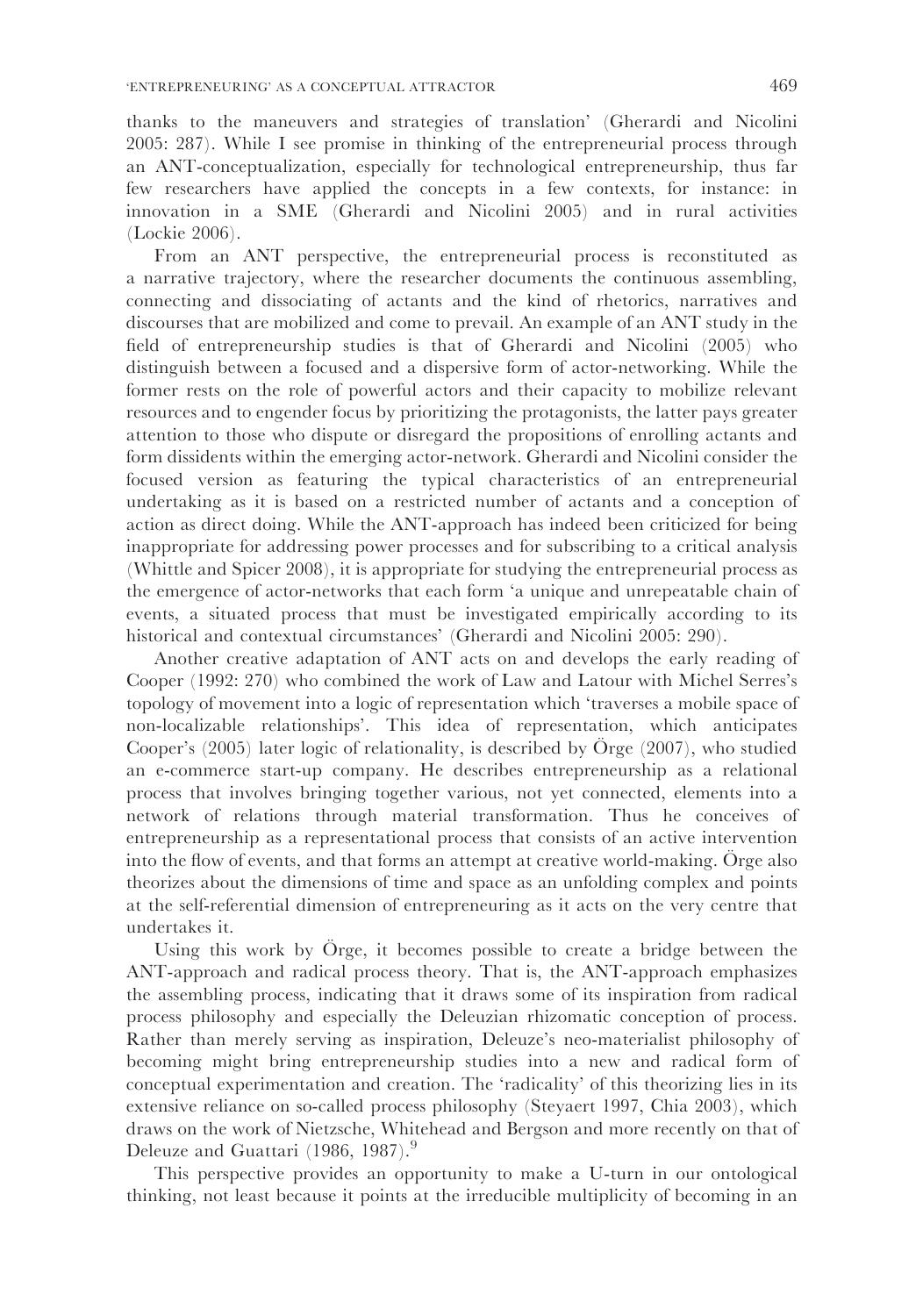attempt 'to explain the wonder that there can be stasis given the primacy of process' (Massumi 2002: 7). The concept of becoming is more than just a verb; in itself it serves as an open-ended concept that can be used to point at the restless primordial indetermination; it can also be made singular, as an event, assemblage, rhizome, affect, etc. (Deleuze and Guattari 1987). To explore the concept of becoming, one must engage with the complex conceptual rhizomatics of Deleuze's work and the challenging philosophical ideas it implies.

Deleuze's work offers not only challenge but also inspiration, for those who want to rethink entrepreneuring and potentially overturn many of the earlier attempts. It is hard to imagine a more exciting route for this work than exploring the multiple forms of the concept of becoming, once we learn to think along the lines of the Deleuzian neo-materialist ontology of affect and desire. Sørensen (2006) offers one example of such work; discussing creativity and innovation in organizational life, he tells a classical story of entrepreneurship but reconceptualizes both entrepreneurship and creativity by relating them to the concepts of the event, the body and affect. He connects the movement of ideas to the intense 'e-motions' of the inventor who becomes the host for singular, intensive affects and who 'experiences the multiplicity flows, the connectivity of desire that just is creativity' (Sørensen 2006: 140; italics in original).

Such studies of entrepreneurship as examples of 'making events work' are currently rare. While it might take some time for more studies with a Deleuzian way of thinking to emerge, some explorations in the realms of poststructuralist thinking serve as useful preparatory work. For instance, Weiskopf (2007) reiterates the richness of Foucault's work to envision the concept of entrepreneurial becoming as an ethico-aesthetic practice; meanwhile Steyaert and Dey (2006) have explored Derrida's (1989) concept of invention to reconstruct entrepreneurship as a form of deconstructive creativity.

### 8. The conceptual potential of entrepreneuring: towards a social ontology of becoming

Having completed this overview, which is neither an exhaustive nor a pure classification, one might ask if we should again plead for others to use the concept of entrepreneuring. In my assessment, this review has demonstrated the increasing momentum across the spectrum of perspectives and concepts that address the complexity of theorizing process – and, notably – has not felt the urge to 'take refuge' in the term of entrepreneuring. While the early attempts, as epitomized in the developmental and evolutionary models, are equilibrium-bound, more recent theorizing in entrepreneurship has been enriched by conceptual efforts that work with a creative process view (Sarasvathy et al. 2003).

Whereas the various conceptualizations reviewed here do overlap a fair bit, partially sharing fundamental assumptions and/or using similar theoretical notions, the fact that most notably connects these different views of worldmaking is that they all break with the dominant ontology in entrepreneurship studies. The creative process view to which they all subscribe engenders a fundamental rupture with mainstream approaches that conceive of entrepreneurship as being located in a stable world, that work with a logic of causation and that, consequently, emphasize entrepreneurial activities as a kind of allocation or discovery. Following Sarasvathy (2001: 261–262), 'researchers have thus far explained entrepreneurship not as the creation of artifacts by imaginative actors fashioning purpose and meaning out of contingent endowments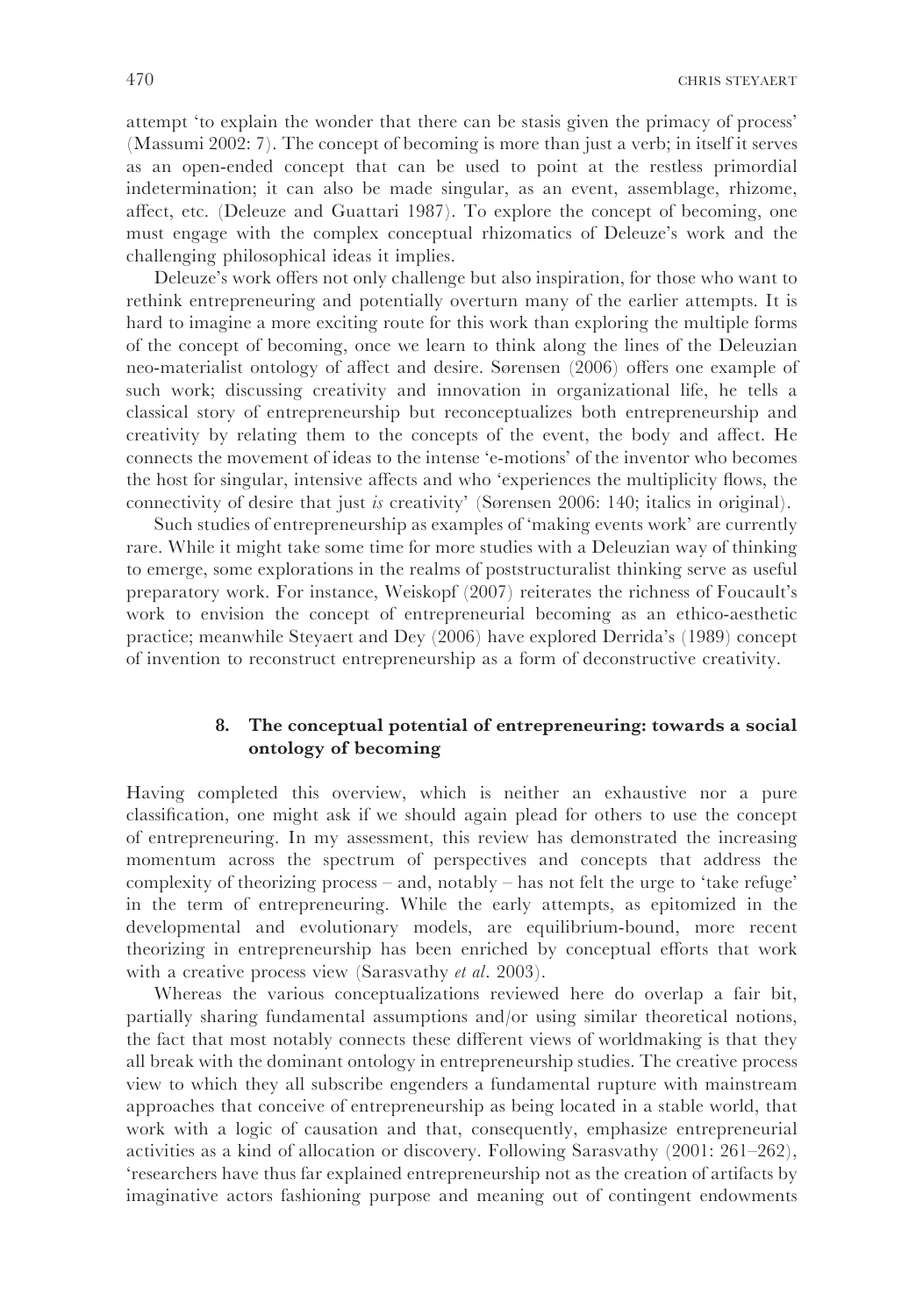and endeavors but as the inevitable outcome of mindless 'forces', stochastic processes, or environmental selection'.

Contrasting the creative process view with the allocative and discovery view, which coincide in large part with the developmental and the evolutionary model in my overview, Sarasvathy (2003) grounds the creative process view in pragmatism. While that anchorage is legitimate, this paper has documented that a creative process view can be related to and enriched by many more perspectives. Thus, the creative process perspective, which chiefly tries to explain 'ways of worldmaking' (Goodman 1978) and which understands the entrepreneurial process as creation, not only forms a break with the developmental and evolutionary worldview but it also opens up to a rich set of research positions that go beyond pragmatism and enter entrepreneurial studies in a broader field of social-theoretical notions and philosophical positions. These perspectives – from emergence as order creation in complexity theory to entrepreneurial becoming in a radical process philosophy – bring with them various concepts of creation which can be related, combined or re-invented in a continuous process of conceptual creation.

To make such ruptures visible and to differentiate the use of the term process within creative process theories from the way it is conventionally used in the discovery view, the notion of entrepreneuring might act as the conceptual attractor around which a community of scholars could assemble to experiment with this range of concepts. Of course, this is not intended as a form of conceptual reductionism or to advance a comprehensive theory; indeed, it would be meaningless to reserve only one notion for all the conceptual richness this review has sketched. Rather, the notion of entrepreneuring can point at the possibility of fabulation or collective enunciation (Deleuze and Guattari 1986); through that process various conceptual attempts form a fictional anticipation of the theoretical becoming of entrepreneurship. Therefore, I see the term entrepreneuring as a travelling concept, as a potential space for theorizing and undertaking conceptual experimentations in relation to the idea of process, rather than freezing or stabilizing the thinking that has just begun.

Some parameters which can guide such collective experimentation are currently being identified. First, entrepreneuring is already beginning to follow a logic of recursivity (as especially inscribed in complexity theory, the ANT-perspective, social constructionism and practice-based theorizing), undermining any kind of recourse to a priori entities that can function as unquestioned grounds for explanation. Second, entrepreneuring will help to 'thicken' the understanding of the entrepreneurial process, both by breaking with a dualist world where object and subject are disconnected and by situating process in the lived world and experience. Third, entrepreneuring situates entrepreneurship as an attempt to change the conversational reality; thus it explains how entrepreneurship is always embedded in and sensitive to the streams of the past and the present and is making a creative and critical difference in the realm of the possible. Fourth, entrepreneuring changes the conceptual focus by centring upon the notion of practices that connect to lived and observable experience and that emphasize the connection to the conversational texture of cultural, political and social forces. Fifth, entrepreneuring, especially when conceived within a neo-materialist ontology, situates entrepreneurship in a new form of connectivity and assemblage where both human and non-human elements are included to give form to the trajectories of a world in its becoming.

For those who would further explore and experiment with these parameters of entrepreneuring, the present review offers vast conceptual possibilities to play with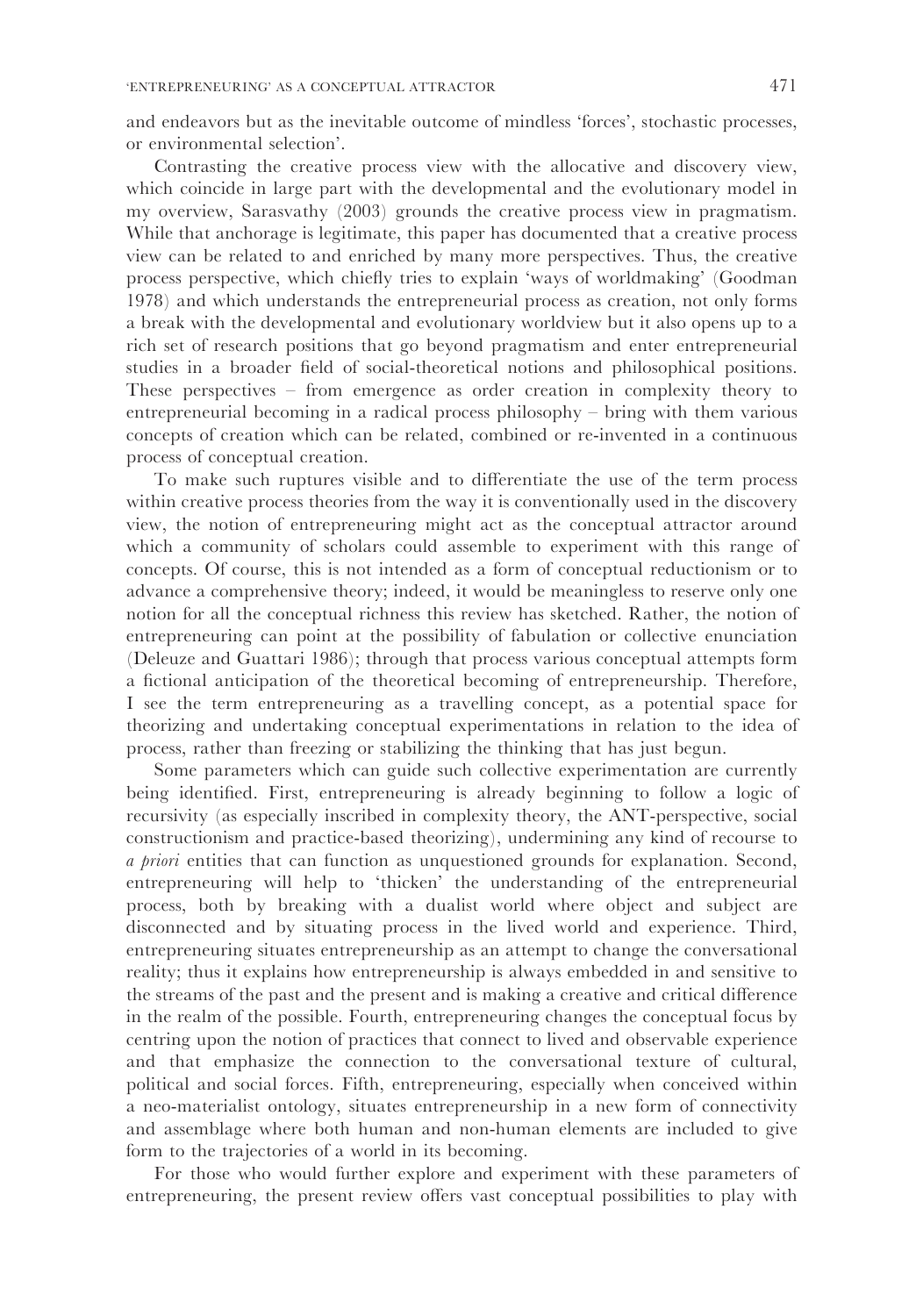and to concretize the process through such notions as recursivity, enactment, disclosure, narration, discourse, dramatization, dialogicality, effectuation, social practice, translation, and assemblage. Whether this conceptual potential helps to create a shifting attractor for the field of entrepreneurship studies will depend on and require a firm and radical intensification of new connections; hence it will depend on how scholars can embrace different ontologies, epistemologies, and practices of researching and knowing (Prasad 2005).

Experimenting with these concepts will require scholars to enter other social, theoretical and philosophical scapes than those which are currently practiced; this will not be simple, given the single-paradigm track record of entrepreneurship studies (Grant and Perren 2002). Thus, we cannot let ourselves ignore this unused potential; we must emphasize that great imaginative effort is needed as processual theories are not in a dominant position in current research, even if they are often called vital (Fletcher 2006, Zahra, 2007). For instance, Fletcher (2006: 424) notices that 'empirical studies applying process understandings of opportunity recognition are still quite rare'. We should not take this caution too lightly, since we will not succeed in further trying out and conceptually refining the various perspectives without a paradigmatic overture and a transition to a social ontology that would enable entrepreneurship studies to explore the full range of social theories.

To move the understanding of the creation process from the agency of imaginative actors towards creation as a social practice, one of the most difficult remaining challenges is to transcend the methodological individualism that was imported into entrepreneurship studies from economics and psychology without much reflection. Given that many theoretical streams in entrepreneurship 'all continue to be beholden to the methodological individualism of ''Robinson Crusoe economics''' (Berger 1991: 7), it will be hard for entrepreneurship scholars to rid themselves of this problematic heritage; even those forms of enquiry that are, in principle, critical of the earlier perspective sometimes succumb to bringing back a form of individualist reductionism. For instance, we have noticed that some interpretive and phenomenological stances manage to reinstate the focus on subjective and partly individualistic units of analysis; when that happens, even the concept of effectuation has a comparable effect. For entrepreneurship scholars, then, it will be no small transformation to embrace the complexities and possibilities within a social ontology of reality and to fully embrace the principle of relationality (Cooper 2005). However, for those who want to shift the locus of analysis away from the entrepreneur or the individual-opportunity nexus, the possibilities are vast: one can explore contextual embeddedness, relational entourage, linguistic performativity, non-teleological openness, connective assemblage and creative involution as different points of entry into a social ontology. The concept of entrepreneuring as a conceptual attractor thus points entrepreneurship studies towards a social ontology of relatedness. Rather than stick to 'the primacy of mentalism, cognitivism or even intentionality in engaging with the day-to-day affairs of the world' (Chia and MacKay 2007: 228), the social constructionist perspectives point in the direction of a conversationalism. Meanwhile the more radical readings of a processual perspective – the practice-based and the radical processual theory – suggest, respectively, a form of practical holism and neo-materialism. Given the exciting possibility of using entrepreneuring as a conceptual attractor to adopt a relational turn and to move entrepreneurship towards a social ontology of becoming, we can see clearly that playtime is not over yet (Korsgaard 2007). Indeed, it is just beginning.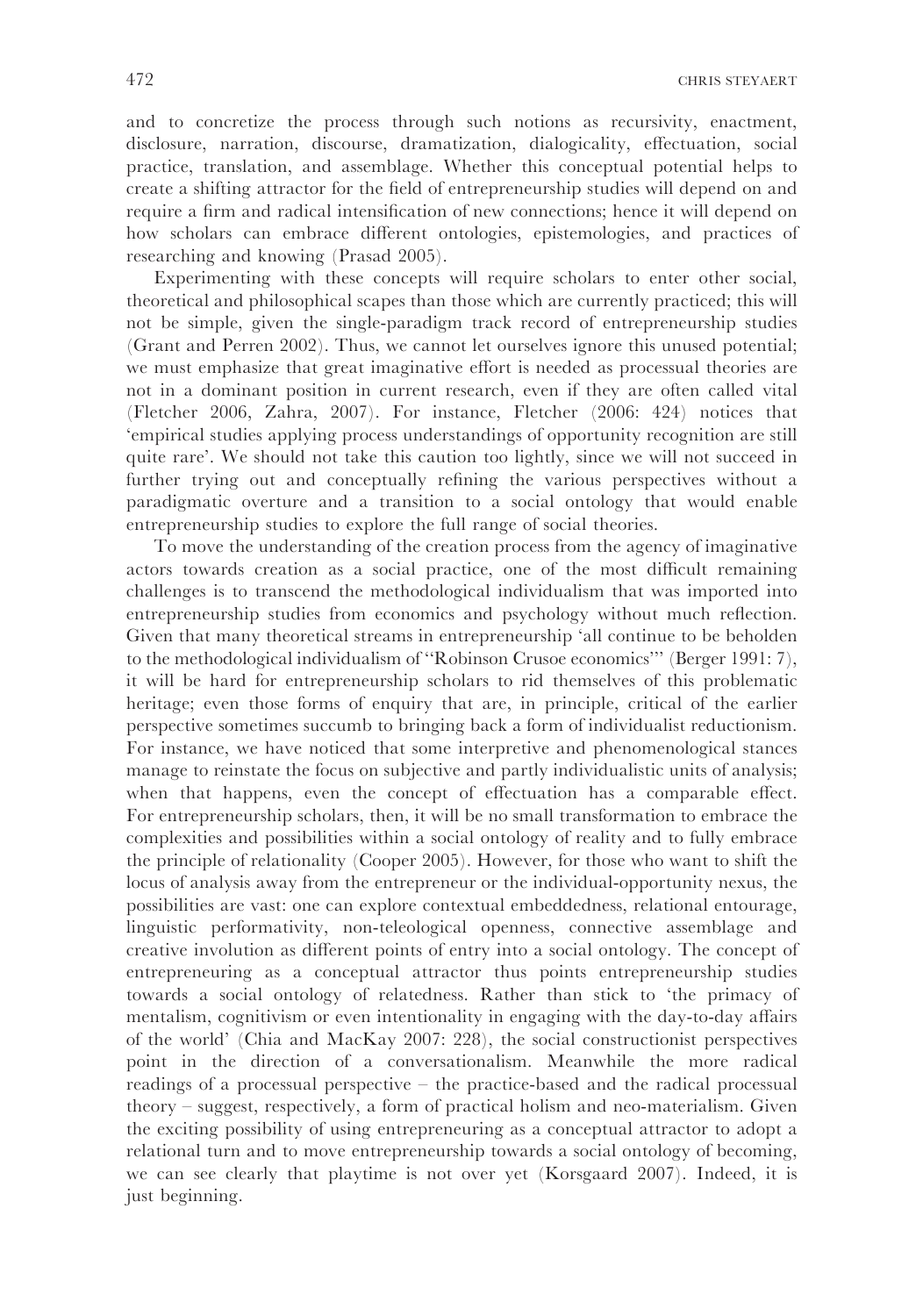#### Acknowledgements

An earlier version of this paper was presented at a roundtable on Trente ans de théorie sur l'entrepreneuriat et les PME at the 75th Conference of ACFAS, 10–11 May  $2007$ . I thank Pierre-André Julien and his colleagues of the Université de Québec à Trois-Rivières for their generous invitation and hospitality. I thank Bengt Johannisson for his encouragement to develop my presentation into a full paper. Part of the conceptual research was prepared by Pascal Dey, University of St Gallen, in a co-authored conference paper which was presented at the 20th RENT conference in Brussels in November 2006. I am also grateful for prompt feedback from Timon Beyes, Pascal Dey and Christoph Michels, my colleagues at the University of St Gallen, and Denise Fletcher at the University of Sheffield. Minet Schindehutte from Syracuse University gave me more inspiration than I can integrate at present. Finally, Helen Snively provided prompt and precise language editing.

#### Notes

- 1. The notion of the attractor, which is derived from complexity theory, is originally known as the Lorenz attractor and has been used to describe phase changes or bifurcations in dynamic, self-organizing systems. However, new interpretations have emerged in the effort to develop a non-essentialist theory of multiplicity. For a discusson of both a metaphorical and non-metaphorical use of the notion attractor in social theory, see Mackenzie (2005).
- 2. Macmillan was interested in habitual entrepreneurs; he implicitly reserved the notion of entrepreneuring for the repeated effort of so-called business generators or habitual entrepreneurs; he also wrote of 'an ''experience curve'' for entrepreneuring' (Macmillan 1986: 242).
- 3. An entitative approach treats a person or organization as a thing or entity with distinct features which are independent of the process or context. For a critique of the entitative approach, see Hosking and Morley (1991).
- 4. The distinction between an arborescent and rhizomatic 'model' of knowledge comes from Deleuze and Guattari (1987). In a rhizome, connections can be multiplied through ongoing associations and by creating of multiple entry and exit points. This is in contrast to an understanding where entrepreneurship studies are seen as 'rooted' like a tree (Landström 1999), creating a hierarchy between disciplines and limiting the range of possible connections.
- 5. Greiner's model is an example of what Van de Ven and Poole (1995) called a dual-motor theory as it also operates at a dialectical scale.
- 6. This should not be seen as diminishing the value of an evolutionary perspective, nor does it exclude the possibility that certain ideas from evolutionary theory have been integrated usefully into other perspectives. This becomes clear in the sensemaking perspective where Weick (1979) draws partly upon evolutionary concepts.
- 7. Examples are the constructivist attempts of Bouchikhi (1993) and the social constructionist attempts of Chell (2000). For a more elaborate discussion, see Steyaert 2004b.
- 8. This is the classic distinction between so-called content and process theories in strategy theory; also see Zahra (2007) for a comparable distinction in entrepreneurship studies.
- 9. Process philosophy is more and more considered to think the process of organizing (see Chia 2003, Van de Ven and Poole 2005); however the work of Deleuze and Guattari is so far mostly excluded (for an exception, see Fuglsang and Sørensen 2006).

#### References

Ahl, H. 2004 The Scientific Reproduction of Gender Inequality. A Discourse Analysis of Research Texts on Women's Entrepreneurship (Copenhagen: Copenhagen Business School Press).

Aldrich, H. E. 1999 Organizations Evolving (Newbury Park, CA: Sage).

Aldrich, H. E. and Martinez, M. A. 2001 Many are called, but few are chosen: an evolutionary perspective for the study of entrepreneurship, Entrepreneurship Theory and Practice, 25: 41–56.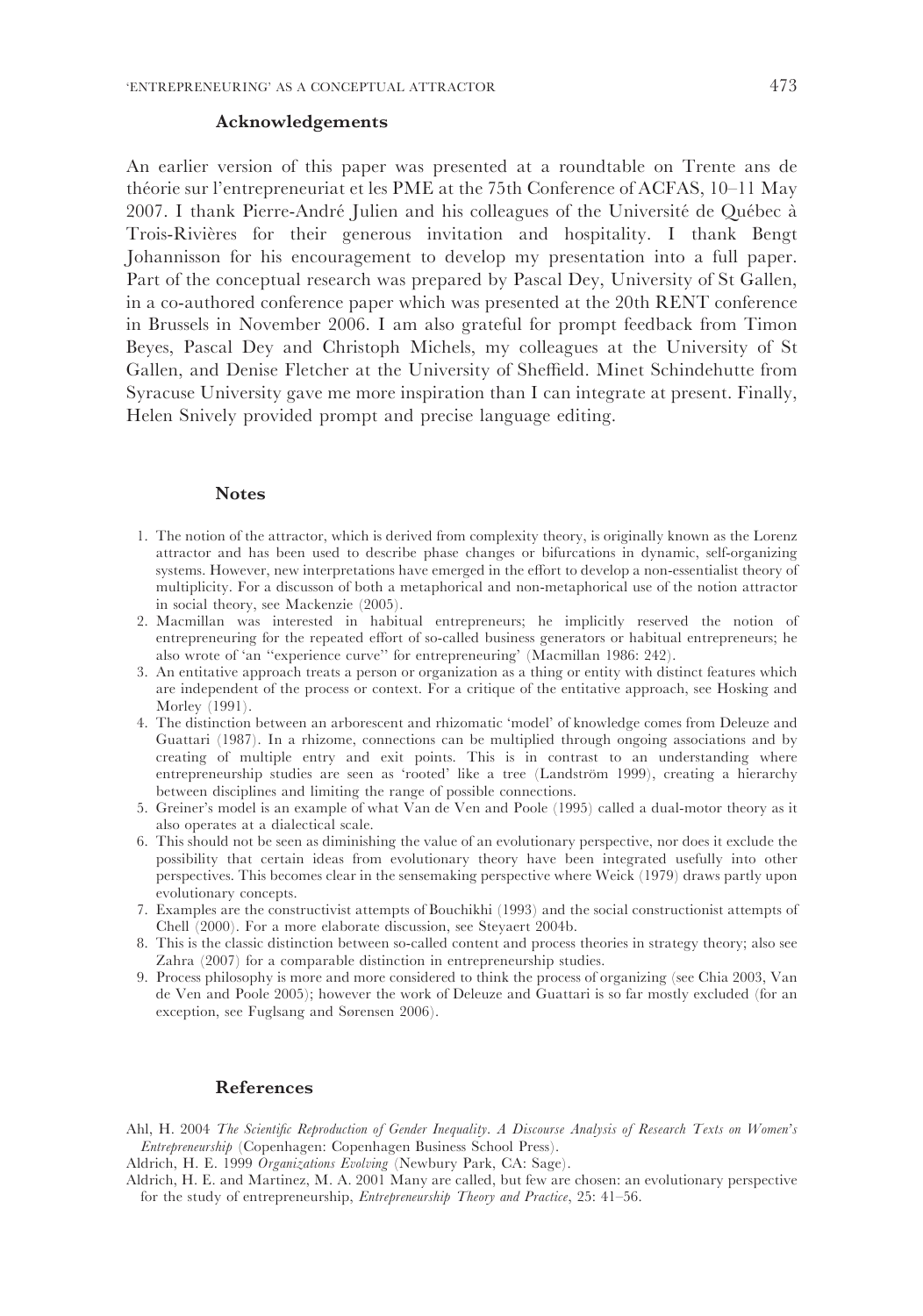- Aldrich, H. E. and Martinez, M. A. 2003 Entrepreneurship as social construction: a multi-level evolutionary approach, in Acs, Z. C. and Audretsch, D. B. (eds), Handbook of Entrepreneurial Research (Boston: Kluwer) pp. 359–399.
- Aldrich, H. E. and Ruef, M. 2006 Organizations Evolving (London: Sage).
- Anderson, A. R. 1998 Cultivating the Garden of Eden: environmental entrepreneuring, *Journal of* Organizational Change Management, 11: 135–144.
- Apospori, E., Papalexandris, N. and Galanaki, E. 2004 Entrepreneurial and professional CEOs. Differences in motive and responsibility profile, Leadership and Organization Development Journal, 26: 141–162.
- Bakhtin, M. M. 1981 The Dialogic Imagination: Fours Essays by M. M. Bakhtin, edited by Holquist, M., translated by Emerson, C. and Holquist (Austin, TX: University of Texas Press).
- Berger, B. 1991 The Culture of Entrepreneurship (San Francisco, CA: ICS Press).
- Berglund, H. 2007 Researching entrepreneurship as lived experience, in Ulhoi, J. and Neergaard, H. (eds), Handbook of Qualitative Research Methods in Entrepreneurship (Cheltenham: Edward Elgar) pp. 75–93.
- Bjerke, B. 2007 Understanding Entrepreneurship (Cheltenham: Edward Elgar).
- Bouchikhi, H. 1993 A constructivist framework for understanding entrepreneurship performance, Organization Studies, 14: 549–570.
- Bourdieu, P. 1990 The Logic of Practice (Palo Alto, CA: Stanford University Press).
- Boutaiba, S. 2004 A moment in time, in Hjorth, D. and Steyaert, C. (eds), Narrative and Discursive Approaches in Entrepreneurship (Cheltenham: Edward Elgar) pp. 22–56.
- Bouwen, R. and Steyaert, C. 1990 Construing organizational texture in young entrepreneurial firms, Journal of Management Studies, 27: 637–649.
- Bruner, J. 1991 The narrative construction of reality, Critical Inquiry, 18: 1-21.
- Bruni, A., Gherardi, S. and Poggio, B. 2004 Entrepreneur-mentality, gender and the study of women entrepreneurs, Journal of Organizational Change Management, 17: 256–268.
- Bygrave, W. D. 1989 The entrepreneurship paradigm (II): chaos and catastrophes among quantum jumps, Entrepreneurship Theory and Practice, 14: 7–26.
- Chell, E. 2000 Towards researching the 'opportunistic entrepreneur': a social constructionist approach and agenda, European Journal of Work and Organizational Psychology, 9: 63–80.
- Chia, R. 2003 Organization theory as critical science, in Tsoukas, H. and Knudsen, C. (eds), The Oxford Handbook of Organization Theory (Oxford: Oxford University Press).
- Chia, R. and Holt, R. 2006 Strategy as practical coping: a Heideggerian perspective, Organization Studies, 27: 635–655.
- Chia, R. and MacKay, B. 2007 Post-processual challenges for the emerging strategy-as-practice perspective: discovering strategy in the logic of practice, Human Relations, 60: 217–242.
- Chiasson, M. and Saunders, C. 2005 Reconciling diverse approaches to opportunity research using structuration theory, Journal of Business Venturing, 20: 747-767.
- Cilliers, P. 1998 Complexity and Postmodernism. Understanding Complex Systems (London: Routledge).
- Cooper, R. 1992 Formal organization as representation: remote control, displacement, and abbreviation, in Reed, M. and Hughes, M. (eds), Rethinking Organization: New Directions in Organizational Theory (London: Sage) pp. 254–272.
- Cooper, R. 2005 Relationality, Organization Studies, 26: 1689–1710.
- Cope, J. 2005 Researching entrepreneurship through phenomenological inquiry. Philosophical and methodological issues, International Small Business Journal, 23: 163–189.
- Cromby, J. and Nightingale, D. J. 1999 What's wrong with social constructionism?, in Nightingale, D. J. and Cromby, J. (eds), Social Constructionist Psychology. A Critical Analysis of Theory and Practice (Buckingham: Open University Press) pp. 1–20.
- Czarniawska, B. 1997 Narrating the Organization: Dramas of Institutional Identity (Chicago, IL: University of Chicago Press).
- Dalton, B. 2004 Creativity, habit, and the social products of creative action: revising Joas, incorporating Bourdieu, Sociological Theory, 22: 603–622.
- Danziger, K. 1997 The varieties of social construction, *Theory and Psychology*, 7: 399–416.
- Davidsson, P. and Wiklund, J. 2001 Levels of analysis in entrepreneurship research: current research practice and suggestions for the future, Entrepreneurship Theory and Practice, 25: 81–97.
- Davies, B. and Harré, R. 1990 Positioning: the discursive production of selves, Journal of the Theory of Social Behavior, 20: 43–65.
- de Certeau, M. 1984 The Practice of Everyday Life (Berkeley, CA: University of California Press).
- de la Ville, V. 2003 Strategising and entrepreneuring: a practice-oriented perspective, in Genesca, E., Urbano, D., Capelleras, J. L., Guallarte, C. and Vergés, J. (eds), Creacion de empresas – Entrepeneurship, Mélanges en l'honneur du Professur José Veciana (Bellaterra: Servei de Publicacions) pp. 173-187.
- Deleuze, G. and Guattari, F. 1986 Kafka. Toward a Minor Literature (Minneapolis: University of Minnesota Press).
- Deleuze, G. and Guattari, F. 1987 A Thousand Plateaus (Minneapolis: University of Minnesota Press).
- Derrida, J. 1989 Psyche: inventions of the other, in Water, L. and Godzich, W. (eds), Reading de Man Readings (Minneapolis: University of Minnesota Press) pp. 25–65.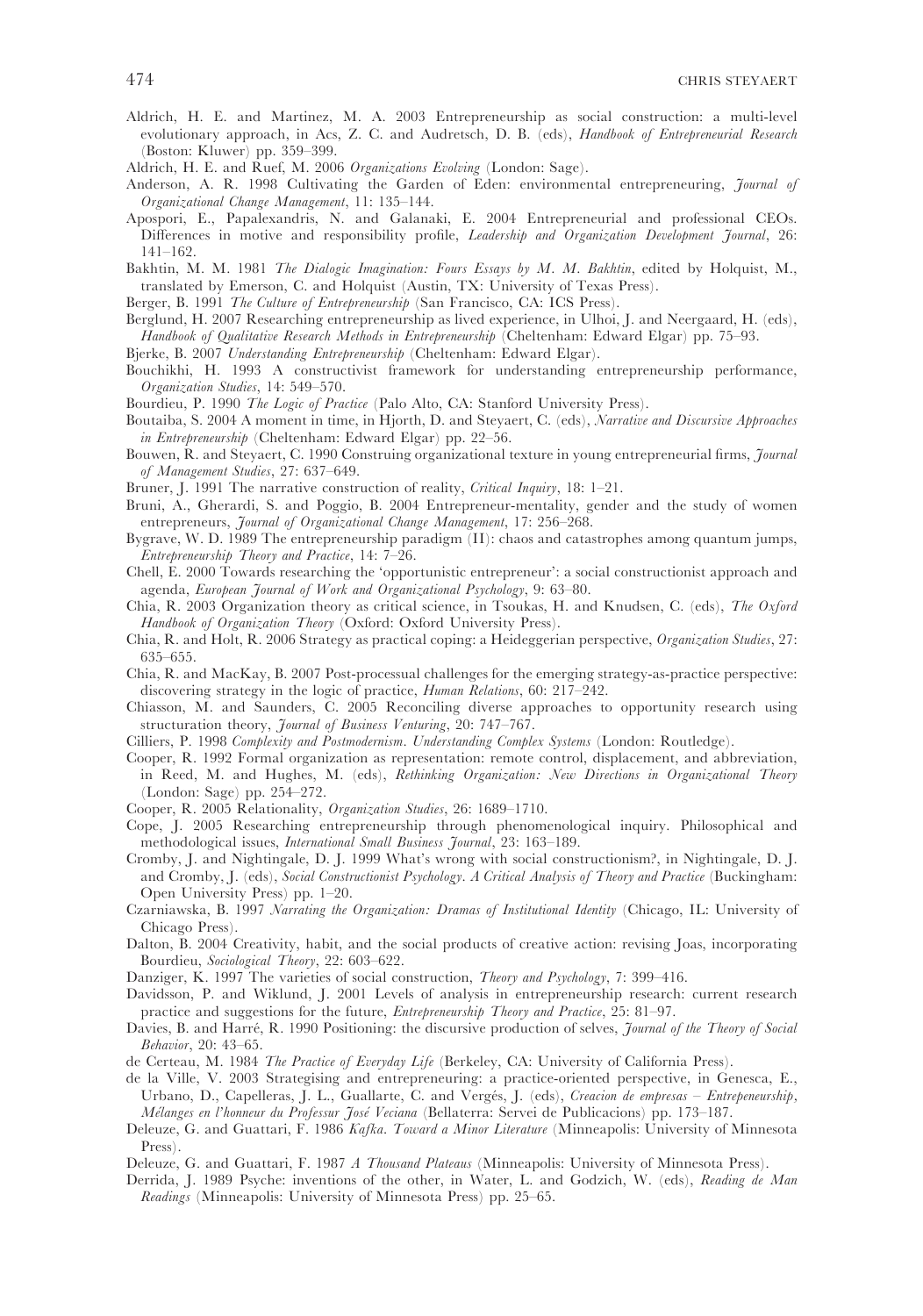- Dew, N. and Sarasvathy, S. D. 2002 What effectuation is not: further development of an alternative to rational choice, paper presented at the Annual Meeting of the Academy of Management, Denver, CO, 12 August.
- Dodd, S. D. 2002 Metaphors and meaning: a grounded cultural model of US entrepreneurship, Journal of Business Venturing, 17: 519–535.
- Down, S. 2006 Narratives of Enterprise: Crafting Self-Identity in a Small Firm (Cheltenham: Edward Elgar).
- Downing, S. 2005 The social construction of entrepreneurship: narrative and dramatic processes in the coproduction of organizations and identities, Entrepreneurship Theory and Practice, 29: 185–204.
- Everett, J. 2002 Organizational research and the praxeology of Pierre Bourdieu, Organizational Research Methods, 5: 56–80.
- Fletcher, D. 2006 Entrepreneurial processes and the social construction of opportunity, *Entrepreneurship*  $\mathcal{C}$ Regional Development, 18: 421–440.
- Foss, L. 2004 'Going against the grain ...' Construction of entrepreneurial identity through narratives, in Hjorth, D. and Steyaert, C. (eds), Narrative and Discursive Approaches in Entrepreneurship (Cheltenham: Edward Elgar) pp. 80–104.
- Foucault, M. 1984 The order of discourse, in Shapiro, M. (ed.), Language Politics (Oxford: Basil Blackwell) pp. 108–138.
- Frank, H. and Lueger, M. 1997 Reconstructing development processes, International Studies of Management and Organisations, 27: 34–63.
- Fuglsang, M. and Sørensen, B. M. 2006 Deleuze and the Social (Edinburgh: Edinburgh University Press).
- Fuller, T. and Moran, P. 2000 Moving beyond metaphor, *Emergence*, 21: 50–71.
- Fuller, T. and Warren, T. 2006 Entrepreneurship as foresight: a complex social network perspective on organisational foresight, Futures, 28: 956–971.
- Fuller, T., Warren, L. and Welter, F. 2006 The contribution of emergence to entrepreneurship theory: a review, paper presented at the 20th RENT Conference, Brussels, November.
- Gartner, W. B. 1993 Words lead to deeds: towards an organizational emergence vocabulary, Journal of Business Venturing, 8: 231–239.
- Gartner, W. B. and Brush, C. B. 2007 Entrepreneurship as Organizing: emergence, newness and transformation, in Habbershon, T. and Rice, M. (eds), Praeger Perspectives on Entrepreneurship, Vol. 3 (Westport, CT: Praeger Publishers) pp. 1–20.
- Gartner, W. B., Bird, B. J. and Starr, J. A. 1992 Acting as if: differentiating entrepreneurial from organizational behavior, Entrepreneurship Theory and Practice, 16: 13–21.
- Gartner, W. B., Carter, N. M. and Hills, G. E. 2003 The language of opportunity, in Steyaert, C. and Hjorth, D. (eds), New Movements in Entrepreneurship (Cheltenham: Edward Elgar) pp. 103–124.
- Gersick, C. J. G. 1994 Pacing strategic change: the case of a new venture, Academy of Management Journal, 37: 9–45.
- Gherardi, S. 2000 Practice-based theorizing on learning and knowing in organizations, Organization, 7: 211–223.
- Gherardi, S. 2006 Organizational Knowledge. The Texture of Workplace Learning (Oxford: Blackwell).
- Gherardi, S. and Nicolini, D. 2005 Actor-networks: ecology and entrepreneurs, in Czarniawska, B. and Hernes, T. (eds), Actor-Network Theory and Organizing (Copenhagen: Liber & Copenhagen Business School Press).
- Goffman, E. 1959 The Presentation of Self in Everyday Life (New York: Doubleday).
- Goodman, N. 1978 Ways of Worldmaking (Indianapolis: Hackett).
- Grant, P. and Perren, L. 2002 Small business and entrepreneurship research: meta-theories, paradigms and prejudices, International Small Business Journal, 20: 185–211.
- Greiner, L. 1998 [1972] Evolution and revolution as organizations grow, *Harvard Business Review*, 50: 37–46 (Revised and reprinted, 1998, May–June: 55–67).
- Hansen, E. L. and Bird, B. J. 1997 The stages model of high-tech venturing founding: tried but true? Entrepreneurship Theory and Practice, 22: 111–122.
- Hjorth, D. 2007 Lessons from Iago: narrating the event of entrepreneurship, *Journal of Business Venturing*, 22: 712–732.
- Hjorth, D. and Steyaert, C. 2003 Entrepreneurship beyond (a new) economy: creative swarms and pathological zones, in Steyaert, C. and Hjorth, D. (eds), New Movements in Entrepreneurship (Cheltenham: Edward Elgar) pp. 286–303.
- Hjorth, D. and Steyaert, C. 2004 Narrative and Discursive Approaches in Entrepreneurship (Cheltenham: Edward Elgar).
- Hjorth, D., Johannisson, B. and Steyaert, C. 2003 Entrepreneurship as discourse and life style, in Czarniawska, B. and Sevon, G. (eds), Northern Lights (Malmö: Liber) pp. 91-110.
- Holquist, M. 2002 Dialogism (London: Routledge).
- Hosking, D.-M. and Morley, I. E. 1991 A Social Psychology of Organizing (New York: Harvester Wheatsheaf). Joas, H. 1996 The Creativity of Action (Chicago: University of Chicago Press).
- Kirzner, I. M. 1979 Perception, Opportunity, and Profit (Chicago: University of Chicago Press).
- Korsgaard, S. 2007 Playtime is over? A poststructuralist approach to entrepreneurship, paper presented at the ICSB World Conference, Turku, May.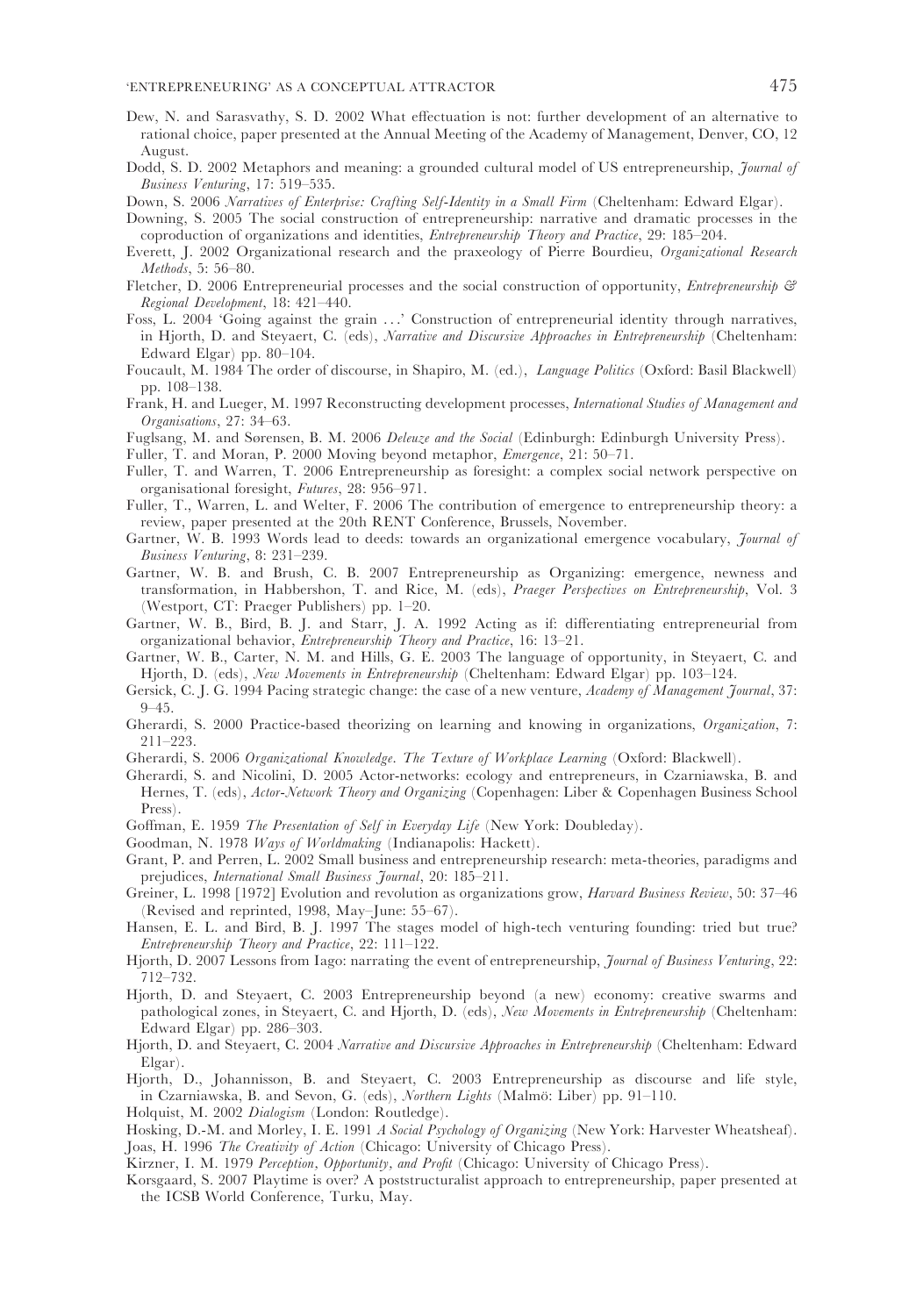- Landström, H. 1999 The roots of entrepreneurship research, New England Journal of Entrepreneurship, 2: 9–20.
- Latour, B. 2005 Reassembling the Social An Introduction to Actor-Network Theory (Oxford: Oxford University Press).
- Lavoie, D. 1991 The discovery and interpretation of profit opportunities: culture and the Kirznerian entrepreneur, in Berger, B. (ed.), The Culture of Entrepreneurship (San Francisco, CA: ICS Press) pp. 33–51.
- Lawrence, T. B. and Phillips, N. 2004 From Moby Dick to Free Willy: macro-cultural discourse and institutional entrepreneurship in emerging institutional fields, Organization, 11: 689–711.
- Lichtenstein, B. B. 2000 Emergence as a process of self-organizing: new assumptions and insights from the study of non-linear dynamic systems, Journal of Organizational Change Management, 13: 526–544.
- Lichtenstein, B. B., Carter, N. M., Dooley, K. J. and Gartner, W. B. 2007 Complexity dynamics of nascent entrepreneurship, Journal of Business Venturing, 22: 236-261.
- Lindgren, M. and Packendorff, J. 2006 Entrepreneurship as boundary work: deviating from and belonging to community, in Steyaert, C. and Hjorth, D. (eds), *Entrepreneurship as Social Change* (Cheltenham: Edward Elgar) pp. 210–230.
- Lockie, S. 2006 Networks of agri-environmental action: temporality, spatiality and identity in agricultural environments, Sociologia Ruralis, 46: 22–39.
- Lounsbury, M. and Glynn, M. A. 2001 Cultural entrepreneurship: stories, legitimacy, and the acquisition of resources, Strategic Management Journal, 22: 545–564.
- Mackenzie, A. 2005 The problem of the attractor: a singular generality between sciences and social theory, Theory, Culture  $\mathcal C$  Society, 22(5): 45–65.
- Macmillan, I. 1986 To really learn about entrepreneurship, let's study habitual entrepreneurs, *Journal of* Business Venturing, 1: 241–243.
- Maguire, S., McKelvey, B., Mirabeau, L. and Öztas, N. 2006 Complexity science and organization studies, in Clegg, S., Hardy, C., Lawrence, T. and Nord, W. R. (eds), The SAGE Handbook of Organization Studies (London: Sage) pp. 165–214.
- Massumi, B. 2002 Parables of the Virtual (Durham, NC: Duke University Press).
- McKelvey, B. 2004 Toward a complexity science of entrepreneurship, Journal of Business Venturing, 19: 313–341.
- Ochberg, R. L. 1994 Life stories and storied lives, in Josselson, R. and Lieblich, A. (eds), The Narrative Study of Lives (London: Sage) pp. 113–144.
- O'Connor, E. 2004 Storytelling to be real: narrative, legitimacy building and venturing, in Hjorth, D. and Steyaert, C. (eds), Narrative and Discursive Approaches in Entrepreneurship (Cheltenham, UK: Edward Elgar) pp. 105–124.
- O'Connor, E. 2007 Reader beware: doing business with a store(y) of knowledge, Journal of Business Venturing, 22: 637–648.
- Ogbor, J. O. 2000 Mythicizing and reification in entrepreneurial discourse: ideology-critique of entrepreneurship studies, Journal of Management Studies, 37: 605-635.
- O¨rge, O¨ . 2007 Entrepreneurship as representational process: 'delivering (to) a market', paper presented at the ICSB World Conference, Turku, May.
- Pearce, W. B. 1992 A camper's guide to constructionisms, Human Systems, 2: 139–162.
- Perren, L. and Jennings, P. L. 2005 Government discourses on entrepreneurship: issues of legitimization, subjugation, and power, *Entrepreneurship Theory and Practice*, 29: 173-184.
- Petterson, K. 2004 Masculine entrepreneurship the Gnosjö discourse in a feminist perspective, in Hjorth, D. and Steyaert, C. (eds), Narrative and Discursive Approaches in Entrepreneurship (Cheltenham: Edward Elgar) pp. 177–193.
- Phillips, N. and Hardy, C. 2002 Discourse Analysis: Investigating Processes of Social Construction (Thousand Oaks, CA: Sage).
- Pitt, M. 1998 A tale of two gladiators: 'reading' entrepreneurs as texts, Organization Studies, 19: 387–414.
- Prasad, P. 2005 Crafting Qualitative Research (London: M. E. Sharpe).
- Rae, D. 2004 Practical theories from entrepreneurs' stories: discursive approaches to entrepreneurial learning, Journal of Small Business and Enterprise Development, 11: 195–202.
- Rae, D. and Carswell, M. 2000 Using the life-story approach in researching entrepreneurial learning, Education and Training, 42: 220–228.
- Romanelli, E. and Tushman, M. L. 1994 Organizational transformation as punctuated equilibrium: an empirical test, Academy of Management Journal, 37: 1141-1166.
- Sarasvathy, S. D. 1998 How do firms come to be? Towards a theory of the prefirm. Ph. D. dissertation, Carnegie Mellon University, Pittsburgh, PA.
- Sarasvathy, S. D. 2001 Causation and effectuation: toward a theoretical shift from economic inevitability to entrepreneurial contingency, Academy of Management Review, 26: 243–263.
- Sarasvathy, S. D. 2002 Entrepreneurship as economics with imagination, Ruffin Series in Business Ethics, 3: 95–112.
- Sarasvathy, S. D. 2003 Entrepreneurship as a science of the artificial, Journal of Economic Psychology, 24: 203–220.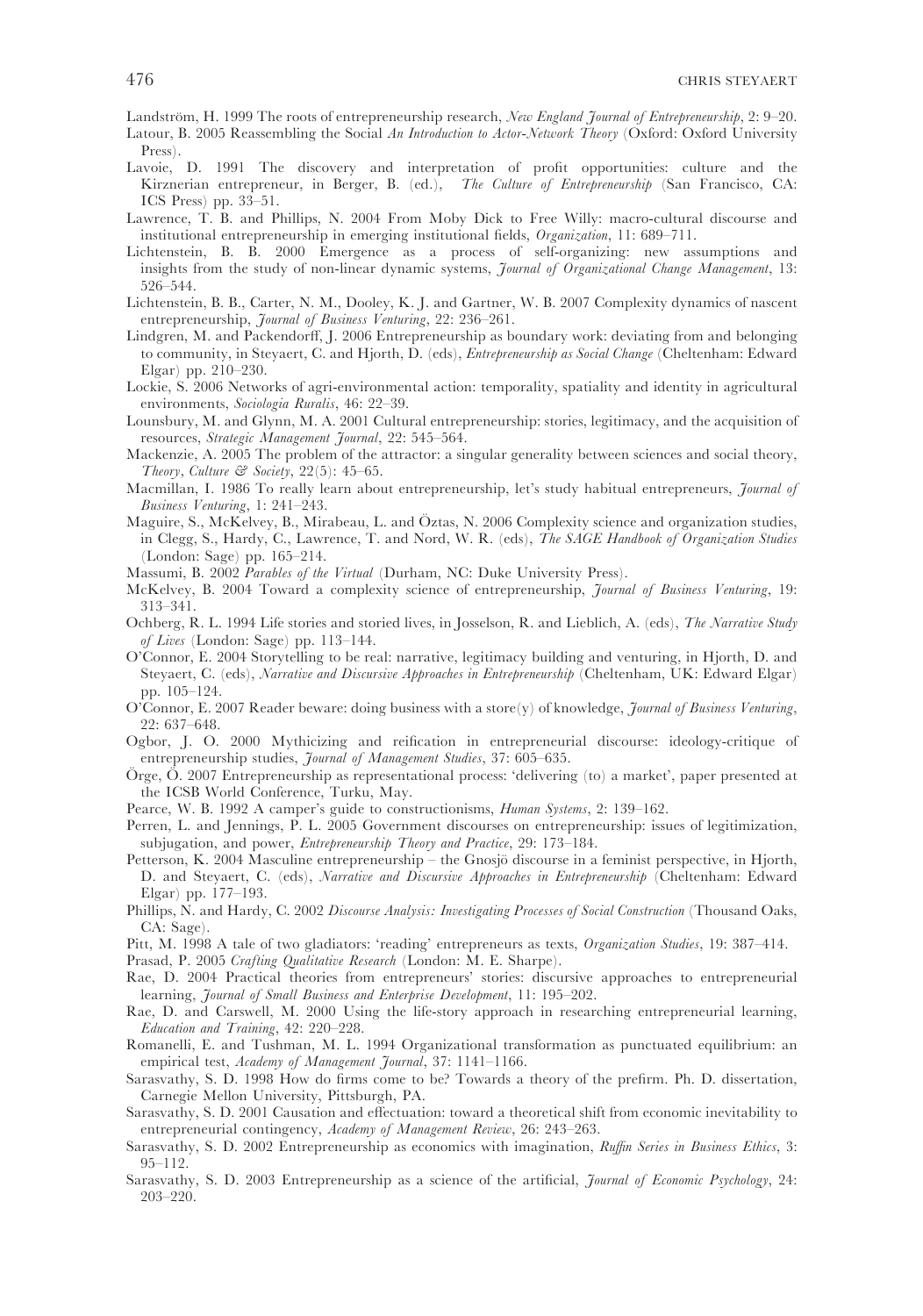- Sarasvathy, S. D. 2004 Making it happen: beyond theories of the firm to theories of firm design, Entrepreneurship Theory and Practice, 28: 519–531.
- Sarasvathy, S. D., Dew, N., Velamuri, S. R. and Venkataraman, S. 2003 Three views of entrepreneurial opportunity, in Acs, Z. J. and Audretsch, D. B. (eds), Handbook of Entrepreneurship Research (New York: Springer Science) pp. 141–160.
- Sawyer, R. K. 2005 Social Emergence: Societies as Complex Systems (Cambridge: Cambridge University Press).
- Scharmer, O. C. and Käufer, K. 2001 Universities as the birthplace of the entrepreneuring human being, Reflections: The SoL Journal of Knowledge, Learning and Change (Cambridge, MA: MIT Press).
- Schatzki, T. R. 1996 Social Practices. A Wittgensteinian Approach to Human Activity and the Social (Cambridge: Cambridge University Press).
- Schatzki, T. R. 2002 The Site of the Social: A Philosophical Account of the Constitution of Social Life and Change (University Park, PA: The Pennsylvania State University Press).
- Schatzki, T. R. 2005 The sites of organizations, Organization Studies, 26: 465–484.
- Shane, S. and Venkataraman, S. 2000 The promise of entrepreneurship as a field of research, Academy of Management Review, 25: 217–226.
- Spinosa, C., Flores, F. and Dreyfus, H. L. 1997 Disclosing New Worlds. Entrepreneurship, Democratic Action and the Cultivation of Solidarity (Cambridge, MA: MIT Press).
- Stern, D. G. 2003 The practical turn, in Turner, S. P. and Roth, P. (eds), The Blackwell Guide to the Philosophy of the Social Sciences (Oxford: Blackwell) pp. 185–206.
- Steyaert, C. 1996 Perpetuating entrepreneurship through dialogue: a social constructionist view. Ph.D. dissertation, Catholic University Leuven, Leuven.
- Steyaert, C. 1997 A qualitative methodology for process studies of entrepreneurship: creating local knowledge through stories, International Studies of Management and Organization, 27: 13–33.
- Steyaert, C. 2004a The prosaics of entrepreneurship, in Hjorth, D. and Steyaert, C. (eds), Narrative and Discursive Approaches in Entrepreneurship (Cheltenham: Edward Elgar) pp. 8–21.
- Steyaert, C. 2004b Entrepreneurship without entrepreneurs? Reclaiming a(n other) psychology of entrepreneurship studies, paper presented at the 18th RENT Conference, Copenhagen, 24–26 November.
- Steyaert, C. 2005 Entrepreneurship: in between what? On the 'frontier' as a discourse of entrepreneurship research, International Journal of Entrepreneurship and Small Business, 2: 2-16.
- Steyaert, C. 2007 Of course that is not the whole (toy) story: entrepreneurship and the cat's cradle, *Journal* of Business Venturing, 22: 733–751.
- Steyaert, C. and Dey, P. 2006 Keeping social entrepreneurship hybrid: towards a dangerous research agenda, paper presented at the 20th RENT Conference, Brussels, November.
- Steyaert, C. and Janssens, M. 1999 Human and inhuman resource management: saving the subject of HRM, Organization, 6: 181–198.
- Sørensen, B. M. 2006 Identity sniping: innovation, imagination and the body, Creativity and Innovation Management, 15: 135–142.
- Thrift, N. 2001 'It's the romance, not the finance, that makes the business worth pursuing': disclosing a new market culture, Economy and Society, 30: 412–432.
- Tushman, M. L., Newman, W. H. and Romanelli, R. 1986 Convergence and upheaval: managing the unsteady pace of organizational evolution, California Management Review, 29: 29–44.
- Van de Ven, A. H. and Engleman, R. M. 2004 Event- and outcome-driven explanations of entrepreneurship, Journal of Business Venturing, 19: 343-358.
- Van de Ven, A. H. and Poole, M. S. 1995 Explaining development and change in organizations, Academy of Management Review, 20: 510–540.
- Vinten, G. and Alcock, S. 2004 Entrepreneuring in education, *The International Journal of Educational* Management, 18: 188–195.
- Weick, K. 1979 The Social Psychology of Organizing (Reading, MA: Addison-Wesley).
- Weiskopf, R. 2007 From becoming enterprising to entrepreneurial becoming: towards the study of entrepreneurship as an ethico-aesthetic practice, in Hjorth, D. and Kostera, M. (eds), Entrepeneurship and the Experience Economy (Copenhagen: CBS Press) pp. 129–151.
- Whittle, A. and Spicer, A. (2008) Is actor network theory critical? Organization Studies, 9: forthcoming.
- Zahra, S. A. 2007 Contextualizing theory building in entrepreneurship research, Journal of Business Venturing, 22: 443–452.